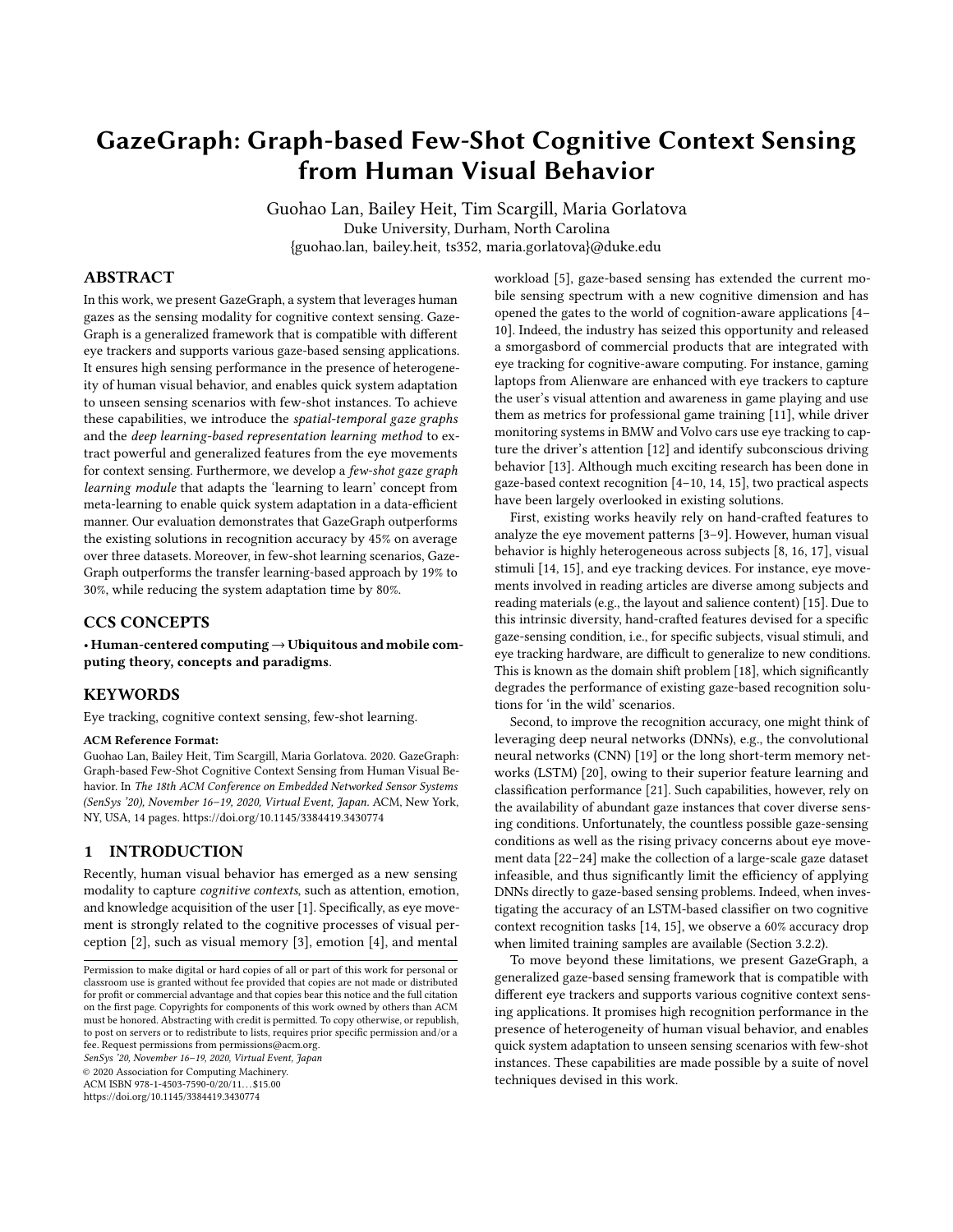First, GazeGraph incorporates the spatial-temporal gaze graph (Section [6\)](#page-4-0) and the gaze graph classifier (Section [7.1\)](#page-6-0). The former is a novel data modeling technique that converts the original eye movement sequence into a spatial-temporal graph. The constructed graph pays selective attention to the gazes in the sensing window and preserves the eye movement patterns that are embedded in the original signal in both temporal domain (through modeling the local pairwise relation between adjacent gazes) and spatial domain (through the construction of a  $k$ -hop neighbor graph). The gaze graph classifier leverages a deep neural network to extract a low-dimensional data representation of the constructed graph for classification. The obtained representation is sensitive to minute eye movement details embedded in the graph, but insensitive to large irrelevant variations that result from the diversity of visual behavior. As demonstrated (Section [7.1\)](#page-6-0), the two techniques we devised lead to significant accuracy improvements over conventional hand-crafted feature-based methods [\[14,](#page-12-9) [15\]](#page-12-10) and over an LSTM-based classifier. GazeGraph also exhibits a strong generalization capability across eye trackers and applications (e.g., compatible with three types of eye trackers and supports two gaze-based sensing applications).

Second, to enable fast system adaptation with few gaze instances required, we frame the task as a few-shot learning problem [\[25,](#page-12-21) [26\]](#page-12-22), that is: how to train the gaze graph classifier such that it can quickly adapt to new sensing conditions (e.g., new subjects) after a few learning iterations (e.g., ten gradient steps) with a small number of instances from the new conditions (e.g., five instances per class). Specifically, we borrow the principles of 'learning to learn' from meta-learning [\[26](#page-12-22)[–31\]](#page-12-23), and design the few-shot gaze graph learning module (Section [7.2\)](#page-6-1) to identify a good model initialization for the gaze graph classifier in training. Evaluation on three datasets (Section [8.3\)](#page-9-0) indicates that, in scenarios with few-shot instances, GazeGraph achieves significant improvement in both recognition accuracy and system adaptation time over the state-of-the-art transfer learning-based approach [\[32,](#page-12-24) [33\]](#page-12-25).

Our major contributions are summarized as follows:

• We introduce a novel approach that models human visual behavior as graphs for gaze-based cognitive context sensing. We develop the spatial-temporal gaze graph and the CNN-based gaze graph classifier to improve the recognition performance and to ensure a better generalization capability across different eye trackers and gaze-based sensing applications.

• We formulate the gaze-based recognition task as a few-shot learning problem and design a few-shot gaze graph learning module to ensure good recognition performance and fast system adaptation in new gaze-sensing scenarios with few training instances.

• We conduct a comprehensive evaluation of GazeGraph on three datasets, two public and one collected by ourselves, which covers three types of eye trackers and two gaze-based sensing applications. The results demonstrate that GazeGraph outperforms the conventional feature-based method and an LSTM-based classifier by 45% and 20% on average over three datasets. Moreover, in 5-shot and 10 shot scenarios, GazeGraph outperforms the transfer learning-based approach by 30% and 19% on average, respectively, while reducing the system adaptation time by 80%.

The rest of the paper is organized as follows. Section [2](#page-1-0) reviews the related work. Section [3](#page-2-1) provides the background and the motivation. Section [4](#page-3-0) presents the system overview. The design details of the signal processing pipeline, the spatial-temporal gaze graph, and the few-shot graph learning model are given in Sections [5,](#page-3-1) [6,](#page-4-0) and [7,](#page-6-2) respectively. We present the evaluation in Section [8,](#page-7-0) discuss the limitations and future work in Section [9,](#page-11-0) and conclude the paper in Section [10.](#page-11-1) The dataset collected in this work is available at https://github.com/GazeGraphResource/GazeGraph.

# <span id="page-1-0"></span>2 RELATED WORK

Cognitive context recognition. GazeGraph is related to a rich body of work on eye tracking-based cognitive context sensing, including sedentary activity recognition [\[6,](#page-12-26) [14,](#page-12-9) [34,](#page-12-27) [35\]](#page-12-28), reading behavior analysis [\[7,](#page-12-29) [8,](#page-12-12) [15,](#page-12-10) [36\]](#page-12-30), and emotion recognition [\[4\]](#page-12-3). All these works heavily rely on hand-crafted features for classification. However, due to the intrinsic heterogeneity in human visual behavior, hand-crafted features usually lead to poor recognition performance in highly diverse sensing conditions (Section [3.2\)](#page-2-2). By contrast, Gaze-Graph ensures better feature learning capability by modeling the eye movements as graphs and leveraging the gaze graph classifier to capture the spatial-temporal information embedded in the eye movements. There are also works that use eye-area images for emotion recognition [\[37,](#page-12-31) [38\]](#page-12-32). For instance, EMO [\[38\]](#page-12-32) leverages the CNN to capture sophisticated features from eye-area images for emotion recognition. However, due to the visual behavior diversity, EMO requires subject-dependent optimization and requires 285 images per class during the training. Similarly, SPIDERS [\[37\]](#page-12-31) requires 1000 images per class for the training. By contrast, GazeGraph is robust against the visual behavior heterogeneity and requires only five instances per class when adapting to new subjects.

Graph-based context recognition. There is a large body of work on applying graph models together with machine learning techniques for context recognition [\[39,](#page-12-33) [40\]](#page-12-34). Applications such as inferring the functional annotations for genes protein [\[41\]](#page-12-35), feature learning for molecular structures [\[42\]](#page-12-36), text classification [\[43\]](#page-12-37), as well as human action recognition [\[44,](#page-12-38) [45\]](#page-12-39), are leveraging graph models and DNNs to ensure good performance. GazeGraph shares similar motivation with these recent advances: leveraging graphmodeling and DNNs to learn a better data representation [\[39\]](#page-12-33). However, GazeGraph is the first work that focuses on gaze-based sensing problems. We also devise techniques that model the human gaze signal as spatial-temporal graphs, and introduce new contributions to address the unique domain shift challenges that result from the heterogeneity of human visual behavior.

Few-shot learning. The problem of enabling machine learning models to quickly adapt to unseen scenarios with limited training samples, known as few-shot learning, has attracted much effort in recent years [\[25–](#page-12-21)[31,](#page-12-23) [46,](#page-12-40) [47\]](#page-12-41). Meta-learning, in particular, has shown promise in few-shot image classification tasks [\[26,](#page-12-22) [28](#page-12-42)[–31\]](#page-12-23). Gaze-Graph shares the underlying concepts of 'learning to learn' [\[27\]](#page-12-43) with the recent meta-learning advances that achieve few-shot learning by first training the classification model on a set of source tasks to identify a good model initialization and then fine-tuning the optimized model to unseen tasks with only a few gradient descent updates. The study most related to ours is MetaSense [\[47\]](#page-12-41) which applies the model-agnostic meta-learning framework [\[28\]](#page-12-42) to tackle the individual condition problem in activity and speech recognition.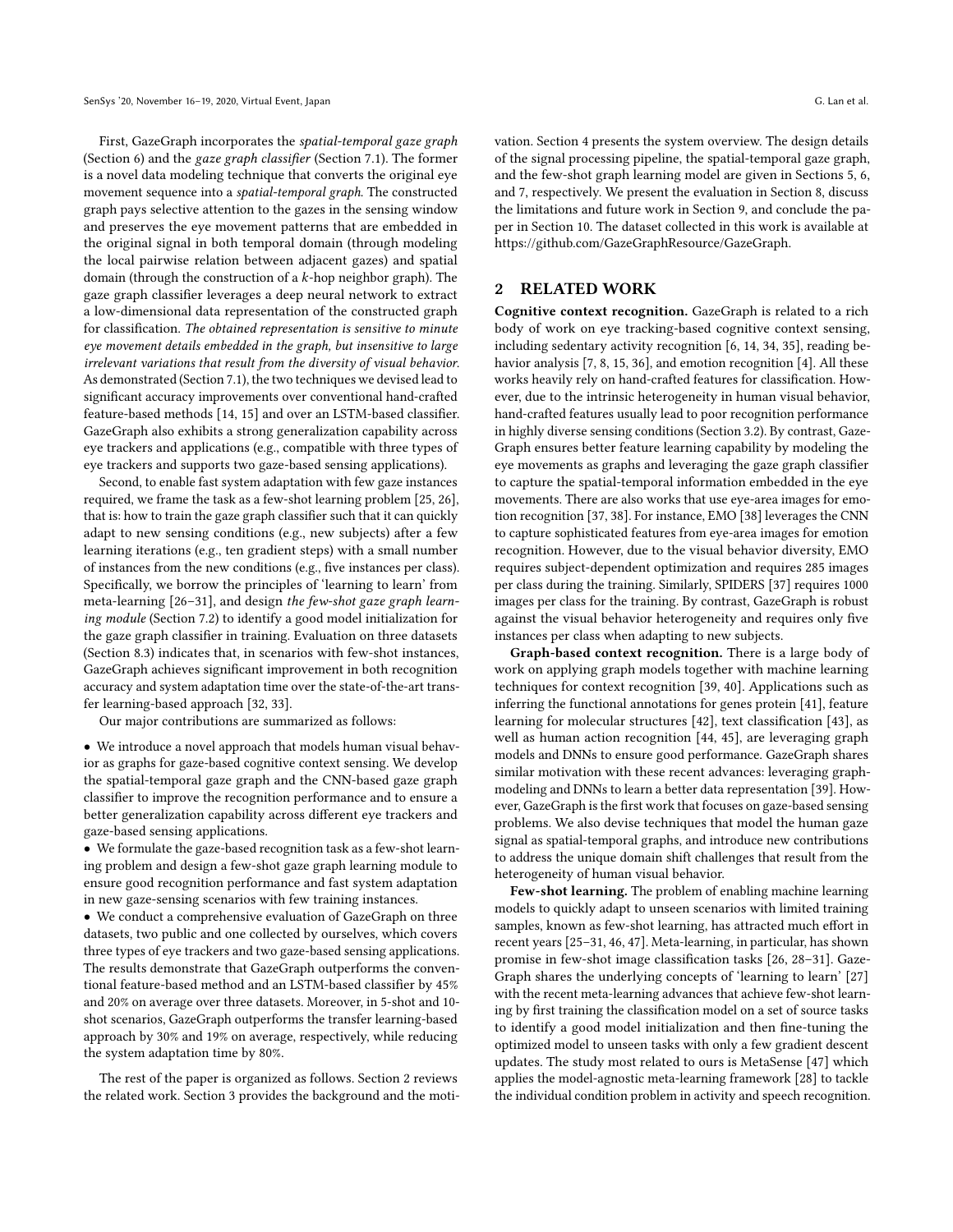GazeGraph: Graph-based Few-Shot Cognitive Context Sensing from Human Visual Behavior SenSys '20, November 16-19, 2020, Virtual Event, Japan

To the best of our knowledge, GazeGraph is the first work that leverages the 'learning to learn' concept to address the domain shift problem in gaze-based context sensing.

# <span id="page-2-1"></span>3 BACKGROUND AND MOTIVATION

# 3.1 Primer on Eye Tracking

Eye tracking is the process of estimating the point of gaze at which the subject is looking. Existing eye tracking solutions can be categorized into the following three classes:

Video-oculography (VOG) is the most popular tracking approach, and has been widely adopted in commercial systems [\[12,](#page-12-7) [48–](#page-12-44) [51\]](#page-12-45). A VOG-based eye tracker consists of an infrared light emitting diode that creates reflections on the cornea, and a camera that is sensitive to the infrared light to capture images of the eyes [\[52](#page-12-46)[–54\]](#page-12-47). As the positions of the cornea reflections are almost constant during the eye movement, they are leveraged as reference points. Then, by calculating the relative positions between the center of the pupil and the corneal refection, the movement of the pupil can be estimated. Based on the application scenario, VOG-based eye trackers can be further classified into mobile-based trackers (MVOG), which are typically head mounted devices worn by the user (e.g., Pupil Core [\[53,](#page-12-48) [55\]](#page-12-49)), and stationary trackers (SVOG) that are installed beneath a computer screen [\[48\]](#page-12-44) or a car dashboard [\[12\]](#page-12-7).

Electro-oculography (EOG) works on the principle that the electrical potential on the skin around the eye changes with the eye movements. Thus, electrodes are placed on the skin to measure the potentials, which can be leveraged to estimate the angular position of the eye [\[6\]](#page-12-26). Although EOG-based trackers are more computationally efficient than VOG-based counterparts, they suffer from poor tracking accuracy, owing to the interference from the facial muscles and head movements of the user [\[7\]](#page-12-29).

Scleral search coils (SSC) is widely regarded as the most accurate tracking approach [\[7,](#page-12-29) [54\]](#page-12-47). In SSC, a contact lens embedded with a magnetic field sensor is inserted into the subject's eye. During tracking, an electromagnetic field is applied to the tracker by placing a magnetic frame around the user. The magnetic field sensor then provides measurement to estimate the eye movement [\[56\]](#page-12-50). However, as the subject needs a topical anesthetic before the use of SSC, it makes the approach less feasible in daily sensing scenarios.

### <span id="page-2-2"></span>3.2 Challenges in Gaze-based Activity Sensing

While recent studies have demonstrated the great potential of gazebased cognitive context sensing [\[22,](#page-12-19) [57,](#page-12-51) [58\]](#page-12-52), two important challenges, the heterogeneity in human visual behavior and the infeasibility of collecting a large-scale gaze dataset during the system training phase, hinder the pervasive adoption of existing solutions.

3.2.1 Heterogeneity in human visual behavior. Human visual behaviors are heterogeneous across subjects, visual stimuli, and eye tracking devices. Researchers have shown that subject differences, including the subject's language proficiency [\[8\]](#page-12-12), personal interests [\[16\]](#page-12-13), and engagement [\[17\]](#page-12-14) with the visual material, have significant impact on the visual behavior. In addition, eye movement patterns are also influenced by the visual stimuli [\[14,](#page-12-9) [15\]](#page-12-10): gaze patterns are diverse among different visual stimuli, even though the same subject is performing the same activity. Lastly, the het-

<span id="page-2-3"></span>

Figure 1: Examples of heterogeneity in visual behavior.

erogeneity of eye tracking devices, owing to the difference in their underlying hardware (e.g., EOG versus VOG) and deployment scenarios (e.g., mobile versus stationary), also introduces additional variations in the captured eye movement signal.

To illustrate the heterogeneity in human visual behavior, we take the public reading behavior dataset [\[15\]](#page-12-10) as an example. Figure [1](#page-2-3) shows the normalized 2D coordinates (with X and Y coordinates range from 0 to 1) of the captured gazes when two subjects are reading. Specifically, two variants of reading material, i.e., a manga (Japanese comics) and a textbook, are used as different visual stimuli. As shown in Figure [1,](#page-2-3) for the same reading activity, the eye movement patterns (the coordinates of the gazes) are highly diverse among subjects (i.e., subfigures in the same column indicate that different subjects read the same document differently) and visual stimuli (i.e., subfigures in the same row indicate that the eye movement patterns of the same subject differ among the stimuli).

Although the heterogeneity in eye movements is widely known to the eye tracking community [\[14,](#page-12-9) [15\]](#page-12-10), its impact on the sensing performance is still largely overlooked. Existing gaze-based recognition systems rely heavily on hand-crafted features [\[6,](#page-12-26) [14,](#page-12-9) [15\]](#page-12-10), which are extracted from different visual behaviors such as fixations, saccades, and blinks, to train supervised learning algorithms for classification. However, hand-crafted features are vulnerable to the intrinsic heterogeneity. Thus, in scenarios with high subject and stimuli diversities, the recognition accuracy of existing systems is poor with small sensing window (e.g., less than 60% with a sensing window of 15s [\[6,](#page-12-26) [14\]](#page-12-9)). To improve the accuracy, a potential solution is to enlarge the sensing window. However, the improvements are modest: the overall accuracy is still less than 73% when a sensing window of 150s is used [\[6,](#page-12-26) [14,](#page-12-9) [34\]](#page-12-27).

<span id="page-2-0"></span>3.2.2 Accuracy deficiency due to limited gaze samples. An alternative solution to improve sensing accuracy is to collect a sufficiently large gaze dataset that covers all possible conditions, and takes advantage of the superior feature learning and classification capabilities of DNNs [\[59\]](#page-12-53). However, when deployed 'in the wild', a gaze-based recognition system will face the diversity in subjects, visual stimuli, and eye tracking hardware. Considering the countless possible combinations of all the dependencies, collecting a dataset that covers all different conditions is almost impossible. In addition, rising concerns on compromising user privacy from the eye movement data [\[22](#page-12-19)[–24\]](#page-12-20) also make such data collection infeasible. A recent survey of 124 people shows that over 70% of the participants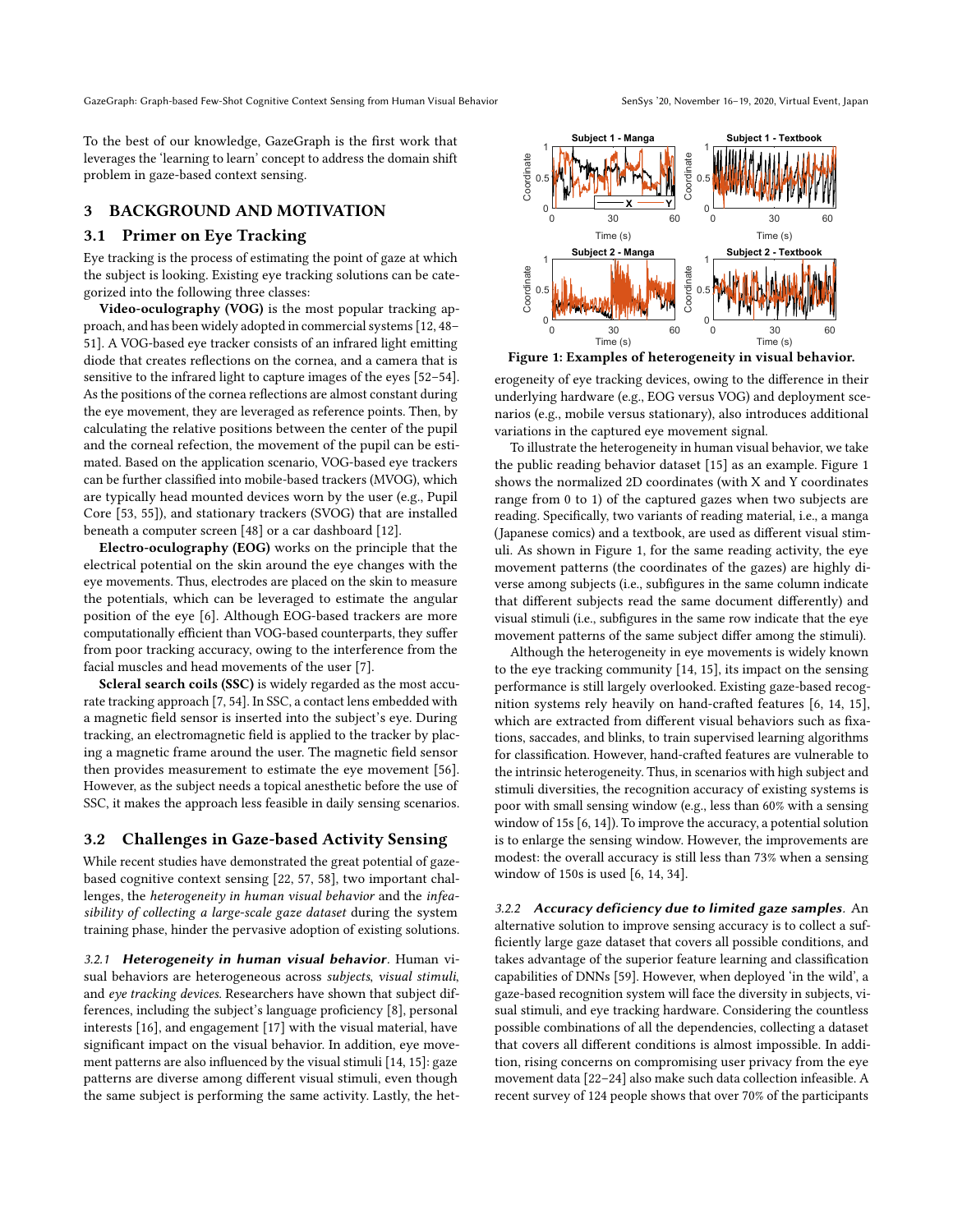<span id="page-3-2"></span>



refuse to share their eye tracking data due to privacy concerns [\[24\]](#page-12-20).

To demonstrate how the availability of gaze data affects the sensing performance, we examine the accuracy of an LSTM-based classifier (which has been proven to be powerful in time-series data classification [\[60–](#page-12-54)[62\]](#page-12-55)) on two public gaze datasets, i.e., Sedentary-Activity [\[14\]](#page-12-9) and JapaneseDocument [\[15\]](#page-12-10). The classifier has a single LSTM layer with 160 memory units. It takes the 2D coordinates of 900 gaze samples as the input. We investigate the recognition accuracy of the classifier when a different number of training instances per class are available for a new subject. The results are shown in Figure [2.](#page-3-2) Comparing with the 500-instances-per-class base case, the classifier experiences over 30% and 60% accuracy drop when there are only 30 and 5 training instances available per class, respectively. Clearly, the lack of sufficient gaze data will lead to significant performance deficiency for gaze-based sensing systems.

### <span id="page-3-0"></span>4 SYSTEM OVERVIEW

System design: the overall design of GazeGraph is shown in Figure [3.](#page-3-3) An eye tracker captures the gaze of the subject and feeds a time series of gazes to GazeGraph as input. As a generalized system, GazeGraph is compatible with different eye trackers. In this work, we consider three types of eye trackers, specifically, two MVOG-based (i.e., SMI wearable eye tracking glasses [\[63\]](#page-12-56) and Pupil Core [\[55\]](#page-12-49)) and one SVOG-based (i.e., Tobii Pro X2 [\[64\]](#page-12-57)). We focus mainly on the VOG-based eye tracking due to its wide adoption in commercial systems (e.g., advanced laptops [\[48,](#page-12-44) [49\]](#page-12-58) and modern AR and VR headsets [\[50,](#page-12-59) [51\]](#page-12-45)). The raw gaze signal is processed by the following system components:

• Signal preprocessing (Section [5\)](#page-3-1): consists of a gaze filter, signal interpolation, and signal normalization units.

• Gaze graph modeling (Section [6\)](#page-4-0): converts the preprocessed gaze signal into graphs which preserve both the temporal and spatial information of the original gaze signal. The gaze graphs are represented by two matrices, the gaze distance matrix and the gaze orientation matrix, that are used as the inputs of the few-shot gaze graph classifier for feature learning and classification.

• Few-shot gaze graph learning (Section [7\)](#page-6-2): consists of the CNN-based gaze graph classifier and the few-shot gaze graph learning module. The former learns a low-dimensional representation of the gaze graph and uses it for recognition, while the latter enables the gaze graph classifier to quickly adapt to new gaze-based sensing scenarios (e.g, new sensing subjects) with a limited number of gaze instances required from the new scenarios for training.

Applications: we consider two typical gaze-based cognitive sensing applications:

• Sedentary activity recognition: tracking sedentary activities has several benefits. First, sedentary activities, such as reading and

<span id="page-3-3"></span>

Figure 3: System architecture of GazeGraph.

watching videos, occupy a dominant amount of time in people's daily lives. A recent report indicates that 25% of Americans are sedentary for more than eight hours a day [\[65\]](#page-12-60). Unfortunately, a sedentary lifestyle is associated with poor health, including an increased risk of heart disease and type 2 diabetes [\[65\]](#page-12-60). Thus, proactively monitoring the daily sedentary activities can provide more fine-grained information about people's lifestyles. Second, it enhances the context-awareness of existing systems. For instance, by detecting whether a user is playing video games or reading articles, the environment (e.g., smart home) or mobile AR/VR systems can be augmented to provide more immersive user-environment interaction. In this work, we consider two sedentary activity datasets, one public [\[14\]](#page-12-9) and one collected by ourselves (Section [8.1\)](#page-7-1), to examine the performance of GazeGraph in this application.

• Reading behavior recognition: reading is a cognitive activity that people perform every day. A sensing application that can track what the user is reading and how long the user has read is particularly valuable. For instance, teachers can leverage this application to monitor the reading habits of the students, and quantify their daily knowledge acquisition. Moreover, reading behavior recognition also provides insights about the user's reading interests which can be used by recommendation systems to deliver reading articles of interest to the user. In this work, leveraging the public reading activity dataset [\[15\]](#page-12-10), we investigate the performance of GazeGraph in recognizing the type of document the subject is reading.

Other "killer apps": we believe that GazeGraph can enable many other game-changing applications. For instance, in the healthcare domain, GazeGraph can be used to monitor both physical and psychological health conditions, such as Alzheimer disease [\[66\]](#page-12-61), bipolar disorder [\[67\]](#page-13-1), and autism [\[68\]](#page-13-2), among others [\[69\]](#page-13-3). In the field of industrial maintenance and training, GazeGraph can be coupled with AR/VR systems [\[50,](#page-12-59) [70\]](#page-13-4) to monitor the user's "brain power" [\[70\]](#page-13-4), assess trainee's cognitive workload in learning [\[9,](#page-12-11) [71\]](#page-13-5), and to monitor worker's safety awareness when performing highrisk tasks [\[72\]](#page-13-6).

# <span id="page-3-1"></span>5 SIGNAL PREPROCESSING

The signal preprocessing component prepares the raw gaze signal captured by the eye tracker for graph modeling and activity recognition. As shown in Figure [3,](#page-3-3) it consists of the gaze filter, interpolation, and normalization units.

First, the gaze filter removes raw gaze samples that are corrupted (e.g., eye tracker fails to estimate the gaze when the user is blinking or user's eyes are closing). Different eye trackers have different indicators to assess their confidence on the correctness of the gaze measurements. For the Tobii eye tracker [\[64\]](#page-12-57), corrupted samples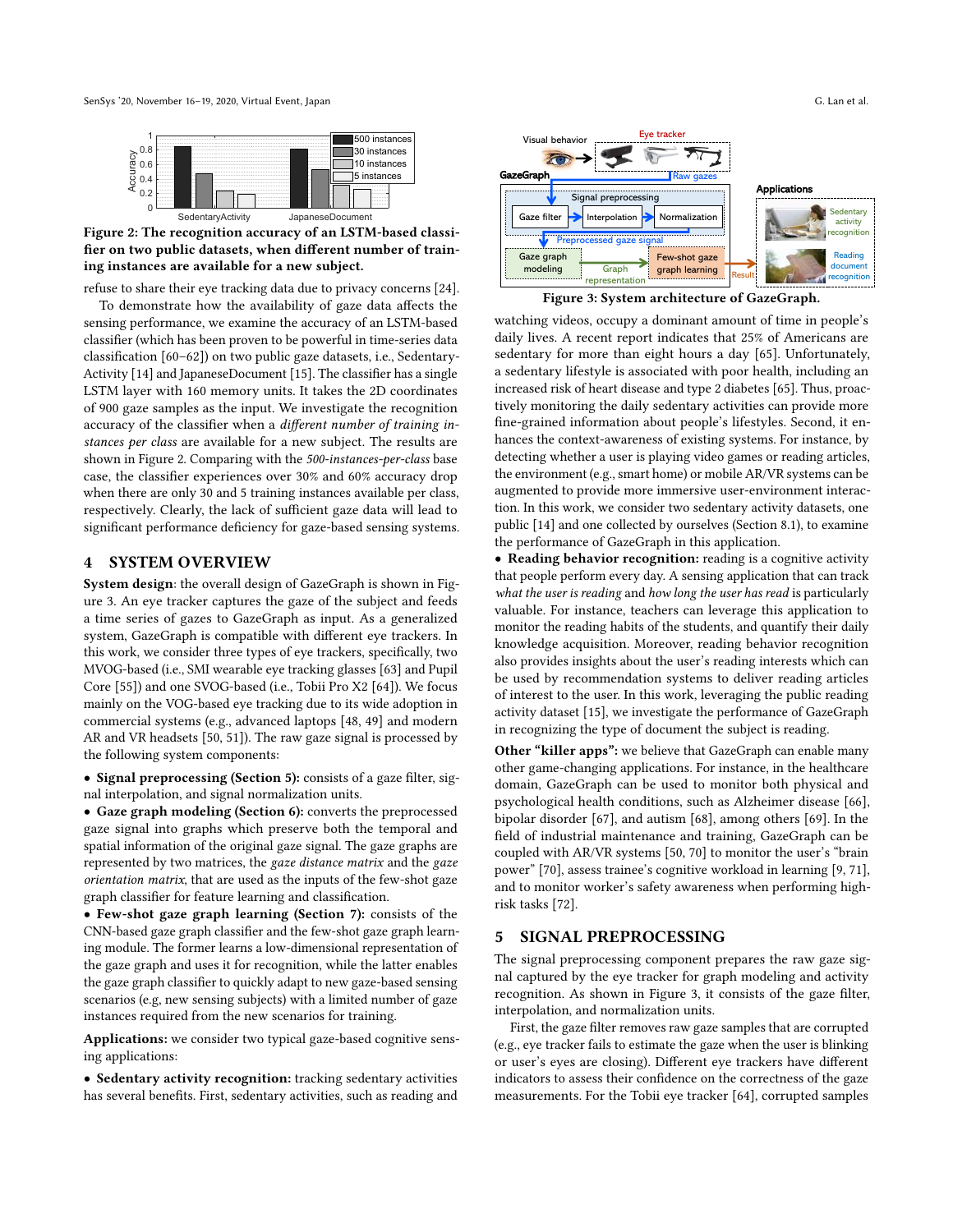GazeGraph: Graph-based Few-Shot Cognitive Context Sensing from Human Visual Behavior

<span id="page-4-1"></span>

Figure 4: Example of the raw and processed gaze signals when a subject is reading an article.

<span id="page-4-2"></span>

Figure 5: Examples of the gazes when a subject is performing six sedentary activities: (a) Browsing the Internet; (b) Playing video games; (c) Reading articles; (d) Searching the Internet; (e) Watching videos; and (f) Writing essays.

are removed by filtering any gaze measurements with a validity code larger than 0, whereas, for Pupil and SMI eye trackers [\[55\]](#page-12-49), incorrect measurements are removed by filtering any samples with confidence level lower than 0.6. After filtering out the corrupted samples, we apply a median filter with a sliding window of 10s to detect and filter the outliers in the gazes (i.e., gaze samples that have a large Euclidean distance to the remaining samples in the sliding window). After filtering, spline interpolation is used to harmonize and resample the filtered gaze signal to its original length. Lastly, the normalization component scales the gaze measurements to a normalized 2D plane (with X and Y coordinates range from 0 to 1). The normalization eliminates the impact of different hardware calibrations on the gaze signal. Since the actual measurement of the gaze depends on the subject's field of view and the calibration process in correlating the gaze measurement range with the field of view, thus, comparing with the raw measurements provided by the eye tracker, the normalized signals are more robust against the variations in the hardware calibration. Figure [4](#page-4-1) compares the raw gaze signal and the gaze signal processed by the three processing units when a subject is reading an article. The raw signal is noisy and contains many outliers. By contrast, the processed signal is clear and exhibits smooth 'left-to-right' eye movement patterns.

# <span id="page-4-0"></span>6 SPATIAL-TEMPORAL GRAPH MODELING FOR HUMAN VISUAL BEHAVIOR

Eye movements captured by eye trackers are represented by a time series of gazes. For instance, Figure [5](#page-4-2) shows the gazes when a subject is performing six different sedentary activities. Each of the subfigures shows a sequence of 900 gazes in a normalized 2D plane, where gazes are denoted by nodes, and any two sequentially

<span id="page-4-3"></span>

distance and gaze orientation between nodes  $v_i$  and  $v_{i+1}$ . structed from a time series of  $n$  gaze samples. (b) The gaze Figure 6: (a) Example of a temporal gaze graph  $\mathcal{G}_{TGG}$  con-

**1/29** though graph-like depictions have been proposed for eye movement Figure [5,](#page-4-2) we can consider the whole "node-link" structure formed recorded gazes are connected by a link. In mathematics, this type of "node-link" structure, which models the geometric and pairwise relations among nodes, is known as the graph. Indeed, as shown in by the 900 gazes as a graph. Moreover, for different activities, the constructed graphs are distinct in their geometric patterns, which introduces opportunities for graph-based context recognition. Alvisualization [\[73\]](#page-13-7), e.g., attention map for fixation [\[74\]](#page-13-8) and scanpath visualization [\[75\]](#page-13-9), there is no literature that has modeled human gazes as graphs for the purpose of cognitive context sensing. Below, we present the spatial-temporal gaze graph and introduce how to construct it from a time series of gazes.

### 6.1 Modeling Human Gazes as Graphs

6.1.1 Basic definitions. We first introduce some definitions that are used in graph modeling [\[76,](#page-13-10) [77\]](#page-13-11):

• Definition 1: Graph. A graph is denoted as  $G = (V, E)$  with a set of *n* nodes  $V = \{v_1, ..., v_n\}$  and a set of edges  $E = \{e_{i,j}\}_{i,j=1}^n$ , where  $e_{i,j} \in E$  is an edge from node  $v_i$  to node  $v_j$ . Moreover,  $\mathcal{G}$  is a homogeneous graph when all the nodes have the same node type and all the edges have the same edge type.

• Definition 2: Weighted Graph. A weighted graph is a graph in which each edge  $e_{i,j} \in E$  is associated with a weight scalar  $s_{i,j}$ . For nodes  $v_i$  and  $v_j$  that are not linked by an edge, their weight  $s_{i,j} = 0$ , otherwise,  $s_{i,j} > 0$ . The weights of all the edges are stored in a  $|V| * |V|$ weight matrix denoted as  $W = [s_{i,j}]_{i,j=1}^n$ .

• Definition 3: Directed Graph.  $A$  directed graph is a graph in which each edge  $e_{i,j} \in E$  with  $s_{i,j} > 0$  is associated with a direction.

6.1.2 Gaze graph modeling. Given the above definitions, we introduce the proposed gaze graph. Specifically, we first introduce a simple graph model that only captures the temporal structure of the gazes, followed by a complete model that preserves both spatial and temporal information of the gazes.

• Definition 4: Temporal Gaze Graph (TGG). For a sequence of n gazes, the associated temporal gaze graph, denoted as  $G_{TGG} =$  $(V_{TGG}, E_{TGG})$ , is a homogeneous weighted directed graph with weight matrix  $W_{TGG} = [s_{i,j}]_{i,j=1}^{n}$ . Each node  $v_i \in V_{TGG}$  corresponds to a gaze sample in the time series, and is assigned with a coordinate vector  $\tilde{c}_i = (x_i, y_i)$  in the normalized 2D plane. Every pair of adjacent nodes, i.e.,  $v_i$  and  $v_{i+1}$  for  $1 \leq i < n$ , are linked by a directed edge  $e_{i,i+1}$ . Thus, we have  $|V_{TGG}| = n$  and  $|E_{TGG}| = n - 1$ .

As an example, Figure [6\(](#page-4-3)a) shows the temporal gaze graph con-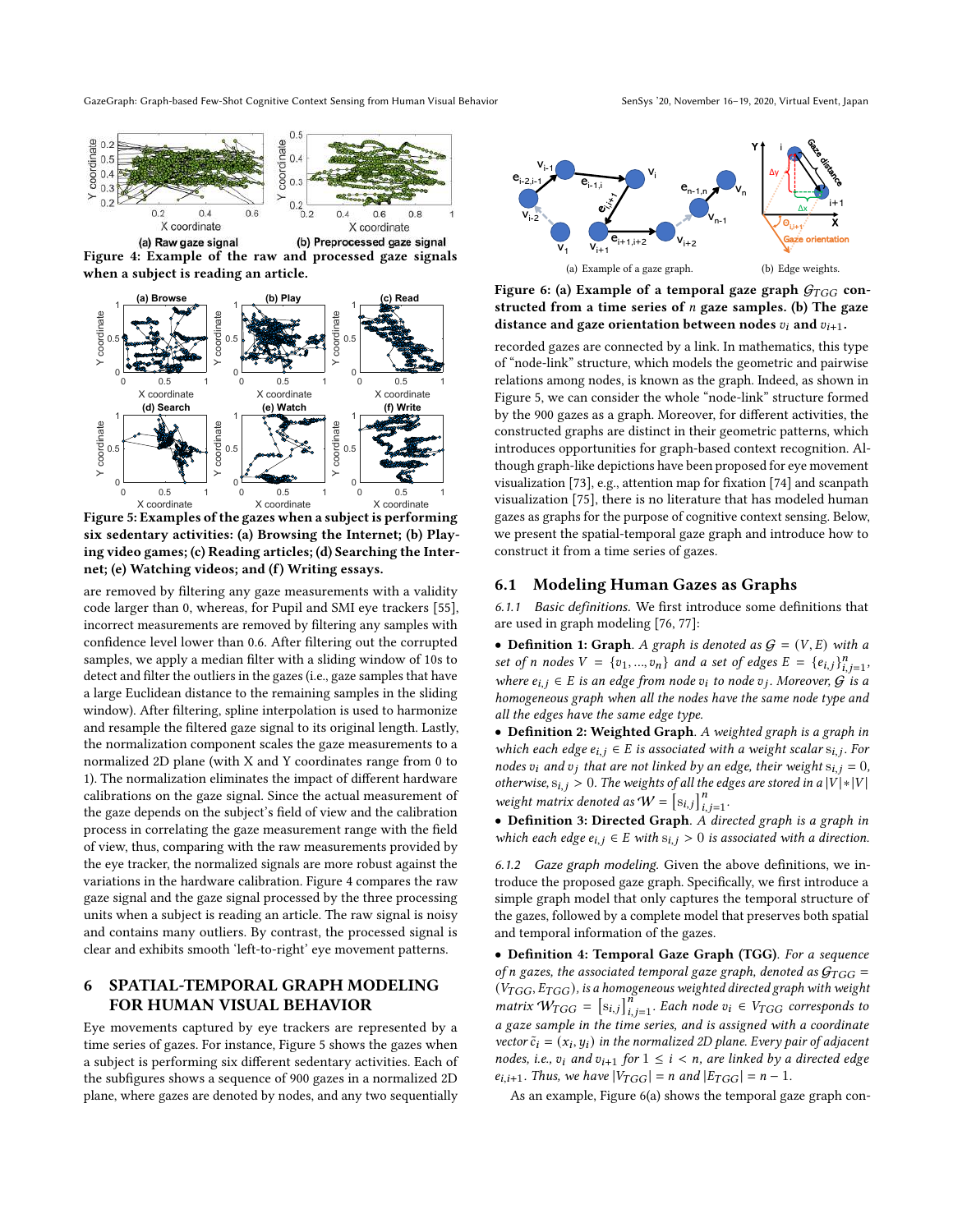<span id="page-5-0"></span>

Figure 7: Example of building the spatial-temporal gaze graph with  $k = 2$ .

structed from a time series of  $n$  gaze samples. To characterize the local pairwise relation between the linked nodes, we propose the gaze distance and gaze orientation as two weight metrics. Figure [6\(](#page-4-3)b) shows the two metrics for edge  $e_{i,i+1}$ . The gaze distance, denoted as dist<sub>i,i+1</sub>, reflects the *Euclidean distance* between nodes  $v_i$  and  $v_{i+1}$ , and can be obtained as:

$$
\mathsf{dist}_{i,i+1} = ||\tilde{c}_{i+1} - \tilde{c}_i||,\tag{1}
$$

where  $\tilde{c}_i$  and  $\tilde{c}_{i+1}$  are the coordinate vectors of  $v_i$  and  $v_{i+1}$ , respectively, and || · || is the Euclidean norm operation. Moreover, to capture the geometry of the eye movement scanpath, i.e., the eye movement direction between succeeding gazes, we introduce the gaze orientation, denoted as orient $_{i,i+1}$ , which can be obtained by:

$$
\text{orient}_{i,i+1} = \arctan\left(\frac{y_{i+1} - y_i}{x_{i+1} - x_i}\right),\tag{2}
$$

where  $(x_i, y_i)$  and  $(x_{i+1}, y_{i+1})$  are the normalized coordinates of the two succeeding nodes. Then, the weight of directed edge  $e_{i,i+1}$ can be defined as  $s_{i,i+1} = [\text{dist}_{i,i+1}, \text{orient}_{i,i+1}],$  and the weight matrix of the graph can be obtained by:

$$
\mathcal{W}_{TGG} = [s_{i,j}]_{i,j=1}^n, \text{where} \tag{3}
$$

$$
\mathbf{s}_{i,j} = \begin{cases}\n\begin{bmatrix}\n\text{dist}_{i,j},\text{orient}_{i,j}\n\end{bmatrix} & \text{if } v_i \text{ and } v_j \text{ are linked,} \\
0 & \text{otherwise.}\n\end{cases} \tag{4}
$$

Finally, we can model the original  $n$  gaze samples by the constructed weight matrix  $W_{TGG}$  which consists of an  $|n| * |n|$  gaze distance matrix  $M_{\text{dist}} = \left[\text{dist}_{i,j}\right]_{i,j=1}^n$  and an  $|n| * |n|$  gaze orientation matrix  $M_{\text{orient}} = \left[\text{orient}_{i,j}\right]_{i,j=1}^n$ .

<span id="page-5-4"></span>6.1.3 Constructing the spatial-temporal gaze graph. The TGG defined in Definition 4 captures only the local pairwise relation between the temporally adjacent gazes, i.e., only the succeeding nodes in the time series are connected in the graph. However, capturing the sequential and local pairwise relations between gazes is not enough for eye movement modeling. In practice, many visual behaviors are represented by a small group of spatially correlated gazes. These gazes are geographically close to each other in the 2D plane, but are not linked by any edges. For instance, a cluster of closely located gazes forms a visual fixation [\[14,](#page-12-9) [78\]](#page-13-12) (the stationary state of the eyes) which is a widely used pattern for gaze-based sensing [\[6,](#page-12-26) [14,](#page-12-9) [15,](#page-12-10) [34\]](#page-12-27). To address this limitation, we propose the -hop spatial-temporal gaze graph to effectively preserve both the sequential and the spatial information of the eye movement. We introduce the following definition:

 $\bullet$  Definition 5:  $k$ -hop Spatial-temporal Gaze Graph ( $k$ -STGG). For a sequence of n gazes, the associated k-STGG, denoted as  $G_{STGG}$  =  $(V_{STGG}, E_{STGG})$ , is an extended TGG, where  $V_{STGG} = V_{TGG}$  and  $E_{STGG} \supseteq E_{TGG}$ . Specifically, for nodes  $v_i$  and  $v_j$  in  $V_{STGG}$ , if they are within k hops, we link them by two directed edges,  $e_{i,j}$  and  $e_{j,i}$ .

The approach for building the  $k$ -STGG from the gaze samples is by examining each node  $v_i \in V_{STGG}$  (where  $V_{STGG} = V_{TGG}$ , as

#### <span id="page-5-1"></span>Algorithm  $1 k$ -STGG Construction

- Input: (1) A time series of  $n$  gaze samples with normalized coordinate vectors  $\tilde{C} = {\{\tilde{c}_i\}}_{i=1}^n$  where  $\tilde{c}_i = (x_i, y_i); (2)$  a parameter  $k$  that indicates  $k$ -hop neighbors to be connected in the graph.
- 1:  $M_{\text{dist}} = M_{\text{orient}} = [0]_{n \times n}$ ;<br>
2: **for**  $i = 1, ..., n$  **do**<br>  $\triangleright$  Examining all *n* nodes
- 2: for  $i = 1, ..., n$  do  $\rightarrow$  Examining all *n* nodes
- $3:$  # For node i, examining all its  $k$ -hop neighbors
- 4: **for**  $j \in \{i k, ..., i + k\}$  and  $j > 0$  **do**

5: # Calculating the gaze distance and gaze orientation

- 6: dist<sub>i,j</sub> =  $||\tilde{c}_j \tilde{c}_i||$ ; orient<sub>i,j</sub> = arctan  $\left(\frac{y_j y_i}{x_j x_i}\right)$ ;
- $7:$   $\#$  Updating the weight matrices

8: 
$$
M_{\text{dist}}(i, j) = \text{dist}_{i,j}; \ M_{\text{orient}}(i, j) = \text{orient}_{i,j};
$$

Output: M<sub>dist</sub>, M<sub>orient</sub>;

<span id="page-5-3"></span><span id="page-5-2"></span>

Figure 8: Examples of  $\mathcal{M}_{\mathsf{dist}}$  and  $\mathcal{M}_{\mathsf{orient}}$  of the k-STGG (with  $k = 30$ ) that is constructed from a sequence of  $n = 300$  gazes: (a) and (b) show the  $M_{\text{dist}}$  and  $M_{\text{orient}}$  when the subject is 'browsing the Internet'; (c) and (d) are the matrices when the subject is 'reading articles'.

STGG and TGG have the same node set), and adding edges between  $v_i$  and each of its  $k$ -hop neighbors. As an example, Figure [7](#page-5-0) shows how to construct  $k$ -STGG with  $k = 2$  from the original TGG. As shown, in addition to the edges of the original TGG (indicated by black solid lines), six new edges (indicated by red dashed lines) are added to the examining node  $v_i$  by connecting it with all its 2-hop neighbors ( $v_{i-2}$ ,  $v_{i-1}$ ,  $v_{i+1}$  and  $v_{i+2}$ ). Then, the k-STGG is constructed by examining and adding new edges for all the  $n$  nodes. The details of constructing the  $k$ -STGG for a time series of  $n$  gaze samples are shown in Algorithm [1.](#page-5-1) The final outputs are the gaze distance matrix  $M_{\text{dist}}$  and the gaze orientation matrix  $M_{\text{orient}}$ . As an example, Figure [8](#page-5-2) visualizes the  $M_{\text{dist}}$  and  $M_{\text{orient}}$  of the  $k$ -STGG (with  $k = 30$ ) that is constructed from a time series of  $n = 300$  gazes. Figures [8\(](#page-5-2)a) and (b) show the  $M_{\text{dist}}$  and  $M_{\text{orient}}$  of the gazes when the subject is 'browsing the Internet'. In comparison, Figures [8\(](#page-5-2)c) and (d) visualize the two matrices when the subject is 'reading an article'. We can clearly see the distinct patterns in the constructed matrices of the two activities.

Note that by configuring  $k$ ,  $k$ -STGG pays selective attention to the gaze samples in the sensing window. It only preserves the pairwise relations between the gazes that are temporally close (within  $k$ -hop) and discards the others. A careful selection of  $k$  not only ensures a lower computational burden in graph construction, but also maintains the most targeted and essential gaze pairs (gazes with close spatial-temporal relation) and discards the maleficent ones (gazes with loose spatial-temporal relation) for the gaze graph classifier. In summary, the  $k$ -STGG converts a time series of gazes into a graph which largely preserves both the temporal (through the local pairwise relation between the single-hop nodes) and the spatial (through the  $k$ -hop neighbor nodes) structure of the original eye movement signal. Below, we show how to leverage the constructed -STGG for feature learning and cognitive context recognition.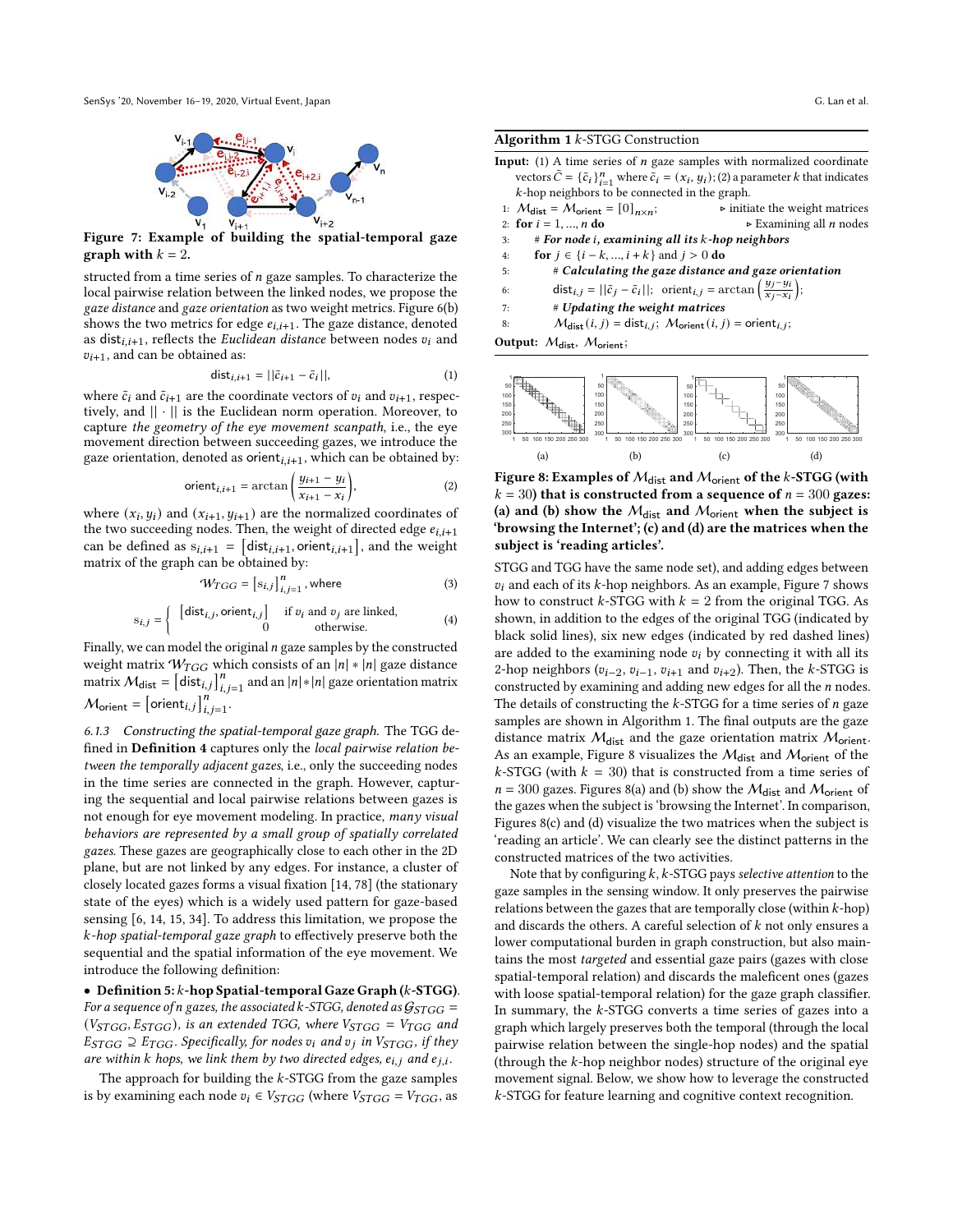<span id="page-6-3"></span>Table 1: The network design of the gaze graph classifier.

| Laver   | Size In                  | Size Out                 | Filter          |
|---------|--------------------------|--------------------------|-----------------|
| conv1   | $90 \times 90 \times 2$  | $90 \times 90 \times 32$ | $5 \times 5, 1$ |
| conv2   | $90 \times 90 \times 32$ | $86 \times 86 \times 32$ | $5 \times 5, 1$ |
| pool1   | $86 \times 86 \times 32$ | $43 \times 43 \times 32$ | $2 \times 2, 2$ |
| conv3   | $43 \times 43 \times 32$ | $39 \times 39 \times 64$ | $5 \times 5, 1$ |
| pool2   | $39 \times 39 \times 64$ | $19 \times 19 \times 64$ | $2 \times 2, 2$ |
| conv4   | $19 \times 19 \times 64$ | $15 \times 15 \times 64$ | $5 \times 5, 1$ |
| pool3   | $15 \times 15 \times 64$ | $7 \times 7 \times 64$   | $2 \times 2, 2$ |
| flatten | $7 \times 7 \times 64$   | 3136                     |                 |
| fc      | 3136                     | 64                       |                 |
| fc      | 64                       | Class                    |                 |

# <span id="page-6-2"></span>7 FEW-SHOT GRAPH REPRESENTATION LEARNING AND CLASSIFICATION

### <span id="page-6-0"></span>7.1 CNN-based Gaze Graph Classifier

Learning a robust and generalized low-dimensional data representation of the gaze graphs is a challenging task. The difficulty comes from the complex graph structure and the intrinsic heterogeneity in human visual behavior which introduces additional variations in the graphs. Below, we propose the gaze graph classifier for the graph-based data representation learning and classification.

The classifier takes the graph matrices generated by the  $k$ -STGG as the inputs, which can be considered as data modalities in the form of 2D arrays containing graph weights in two different information channels: the Euclidean distance and the orientation. Then, the spatial-temporal features embedded in the graph are obtained by conducting multiple levels of non-linear operations. Each of the operations transforms the data representation learnt at the previous level (starting with the original weight matrices) into a representation at a higher and slightly more abstract level [\[21\]](#page-12-18). In particular, the multi-layer non-linear operations (in the form of nonlinear activation function or pooling layers) make the obtained data representation sensitive to minute details embedded in the matrices (e.g., temporal and spatial features of the gazes), and insensitive to large irrelevant variations that result from the eye movement diversity. Lastly, the learnt gaze graph representation is fed into the fully connected layers for context recognition.

The details of the classifier are given in Table [1.](#page-6-3) The classifier consists of four convolutional layers, three max pooling layers, one flatten layer, and two fully connected layers. The ReLU is used as the activation function after each of the convolutional layers. Moreover, a dropout layer has been added after each of the three max pooling layers to prevent overfitting when a small-scale training dataset is used [\[79\]](#page-13-13). Before feeding to the network, we reshape both of the two weight matrices to the size of 90×90. Thus, the size of the input to the first convolutional layer is 90×90×2, where the two channels correspond to the reshaped  $\mathcal{M}_{\mathsf{dist}}$  and  $\mathcal{M}_{\mathsf{orient}}$ , respectively. The output size of the last fully connected layer can be adjusted based on the number of classes in the sensing task ( $|Class|$ ).

### <span id="page-6-1"></span>7.2 Few-shot Gaze Graph Learning Module

Although the proposed gaze graph classifier adopts a shallow network design, it still requires a large-scale gaze dataset to ensure good performance. Unfortunately, the countless 'in the wild' variations and the rising privacy concerns about eye movement data make the collection of a large-scale gaze dataset infeasible (Section [3.2\)](#page-2-2). To address the performance limitation in this 'small gaze

data' regime, we formulate the gaze-based cognitive context sensing as a few-shot learning problem. In general, the goal of few-shot learning is to train a machine learning model that can adapt to a new learning task with few samples [\[25,](#page-12-21) [26\]](#page-12-22). A broad family of techniques to address this problem is known as meta-learning [\[27–](#page-12-43) [29,](#page-12-62) [46\]](#page-12-40) which aims to learn a new task by learning how to learn [\[27\]](#page-12-43). Borrowing concepts from the model-agnostic meta-learning [\[28\]](#page-12-42), we design a few-shot gaze graph learning module which incorporates the meta-training and the deployment stages. In the metatraining stage, the module learns a good parameter initialization for the gaze graph classifier using an unseen source dataset, such that, in the deployment stage, the classifier can quickly adapt to new sensing conditions (e.g., new subjects, unseen visual stimuli, or new eye trackers) after a few learning iterations (e.g., ten gradient steps) with a small number of gaze instances from the new conditions (e.g., five instances per class).

Problem formulation and overall design. Formally, we denote the gaze graph classifier as  $f$  with network parameters  $\theta$ . In the meta-training stage,  $f$  is trained on a set of tasks, denoted as  $\mathcal{T}$ , generated from a source dataset  $\mathcal{D}_S$  which contains gaze instances collected from diverse sensing conditions (e.g., different subjects). Each task  $\mathcal{T}_i \in \mathcal{T}$  is a K-shot M-way classification problem, where the classifier aims to recognize  $M$  classes of activity by using  $K$ labelled instances for each of the activities  $(K$  is a small number, e.g., 5 or 10). Moreover, each task  $\mathcal{T}_i$  is associated with a support set  $S_{\mathcal{T}_i}$  and a query set  $S_{\mathcal{Q}_i}$ . The two sets are disjoint with each other  $(S_{\mathcal{T}_i} \cap Q_{\mathcal{T}_i} = \emptyset)$  and each set contains only  $K \cdot M$  instances. In essence, in the concept of meta-learning, the entire tasks are treated as training examples [\[26,](#page-12-22) [28\]](#page-12-42), and the classifier learns how to solve a future  $K$ -shot  $M$ -way classification task by learning from this collection of tasks  $\mathcal T$ . The output of the meta-training stage is a good initialization for  $\theta$ , denoted as  $\dot{\theta}$ , which is learned from  $\mathcal{T}$ . Lastly, in the deployment stage,  $f_{\hat{\theta}}$  can be adapted to any new sensing task with a few gradient steps and training instances needed.

**Meta-training.** The classifier  $f$  is randomly initialized with parameters  $\theta_0$ , and then adapted to all individual tasks in  $\mathcal T$ . We can consider each task  $T_i$  mimicking the situation where  $f$  is adapted to learn and solve an unseen  $K$ -shot  $M$ -way gaze-based classification problem with only  $K \cdot M$  samples. Specifically, for each task  $\mathcal{T}_i \in \mathcal{T}$ ,  $\hat{f}$  is trained using the associated support set  $\hat{S}_{\mathcal{T}_i}$ , and it learns a new task-specific parameters  $\theta_{c}^{'}$  $\frac{1}{\sqrt{t}}$  (tuned from the initial parameters  $\theta_0$ ) via gradient descent update:

$$
\theta'_{\mathcal{T}_i} = \theta_0 - \alpha \nabla_{\theta} \mathcal{L}_{\mathcal{T}_i}(f_{\theta_0}, S_{\mathcal{T}_i}),\tag{5}
$$

where  $\alpha$  is a fixed hyperparameter that controls the learning rate of individual tasks;  $\mathcal{L}_{\mathcal{T}_i}(f_\theta, S_{\mathcal{T}_i})$  is the task-specific cross-entropy loss of  $f_\theta$  on the support set  $S_{\mathcal{T}_i}$  and can be further defined as:

$$
\mathcal{L}_{\mathcal{T}_i}(f_{\theta}, S_{\mathcal{T}_i}) = \sum_{(\mathbf{x}^j, \mathbf{y}^j) \in S_{\mathcal{T}_i}} \mathbf{y}^j \log f_{\theta}(\mathbf{x}^j) + (1 - \mathbf{y}^j) \log f_{\theta} (1 - \mathbf{x}^j), \quad (6)
$$

where  $(x^j, y^j)$  denotes the *j*th sample in  $S_{T_i}$ . After obtaining the task-specific parameters for all  $\mathcal{T}_i$ , an across-tasks parameters  $\acute{\theta}$  can be computed by optimizing the following objective function:

$$
\arg\min_{\theta} \sum_{\mathcal{T}_i \in \mathcal{T}} \mathcal{L}_{\mathcal{T}_i}(f_{\theta_{\mathcal{T}_i}'}', \mathcal{Q}_{\mathcal{T}_i}),\tag{7}
$$

which minimizes the sum of the task-specific loss for all tasks in  $\mathcal T$ . Note that the testing loss for each task  $\mathcal{T}_i$  is obtained by applying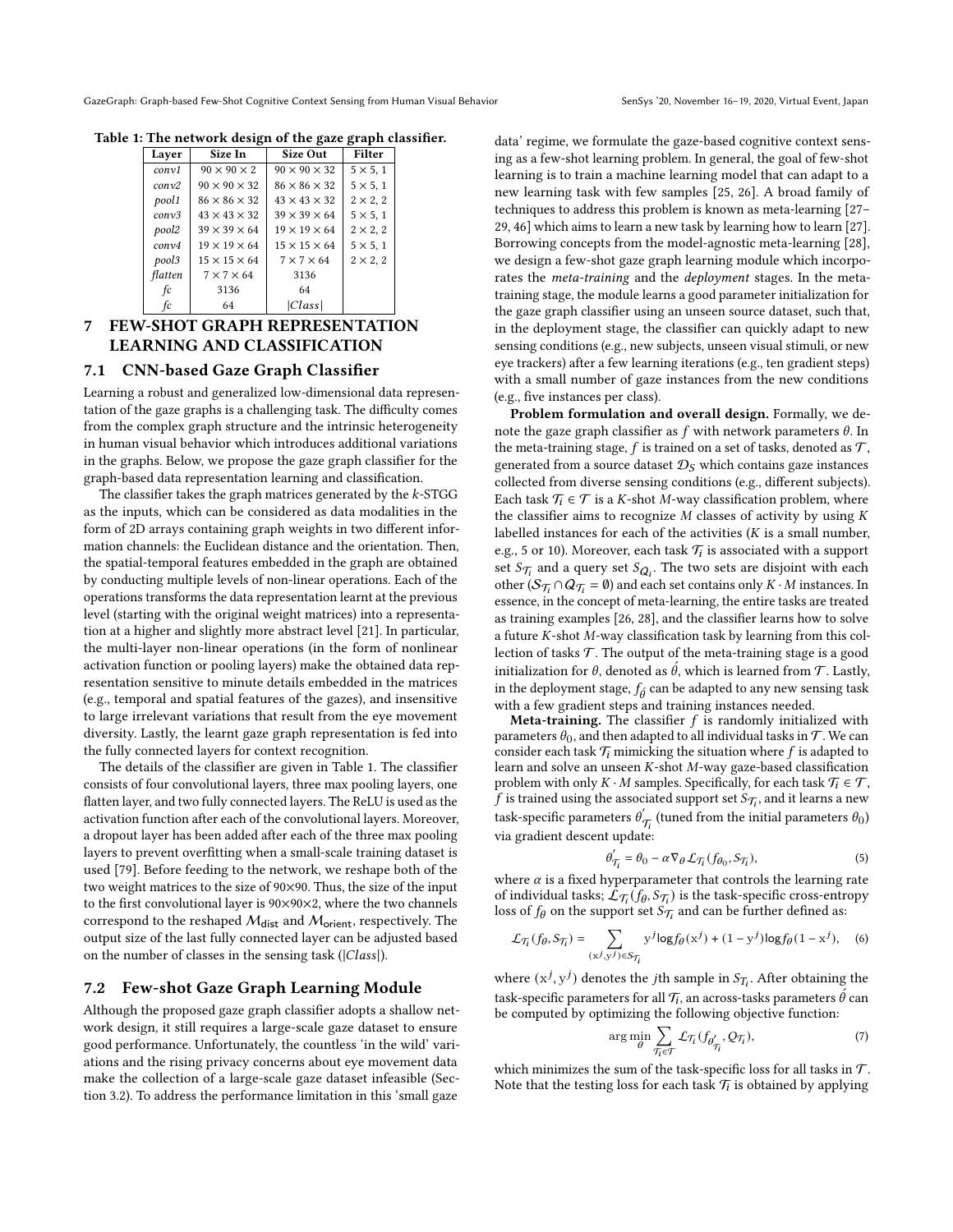#### <span id="page-7-2"></span>Algorithm 2 Meta-training for the Gaze Graph Classifier

**Input:** (1) Source dataset  $\mathcal{D}_S$ ; (2) gaze graph classifier  $f$ ; (3)  $\alpha$  and  $\beta$ . 1:  $f_{\theta} \leftarrow \theta_0$ ;  $\triangleright$  initialize f with random parameters  $\theta_0$ 2: while not done do

- 3: Generate a batch of tasks  $T$  from source dataset  $\mathcal{D}_S$ ;
- 4: for all generated  $\mathcal{T}_i \in \mathcal{T}$  do
- 5:  $S_{\mathcal{T}_i} \leftarrow$  Sample  $K \cdot M$  instances for  $\mathcal{T}_i$ ;
- 6:  $Q_{\mathcal{T}_i}$  ← Sample  $K \cdot M$  instances for  $\mathcal{T}_i$  where  $\mathcal{S}_{\mathcal{T}_i} \cap Q_{\mathcal{T}_i} = \emptyset$ ;
- 7: Evaluate  $\nabla_{\theta} \mathcal{L}_{\mathcal{T}_i}(f_{\theta})$  on  $\mathcal{S}_{\mathcal{T}_i}$  based on loss  $\mathcal{L}_{\mathcal{T}_i}(f_{\theta}, S_{\mathcal{T}_i})$ ;
- 8: Compute the task-specific model parameters  $\vec{\theta'_{T_i}}$  using gradient descent:  $\theta'_{\mathcal{T}_i} = \theta_0 - \alpha \nabla_{\theta} \mathcal{L}_{\mathcal{T}_i}(f_{\theta_0}, S_{\mathcal{T}_i});$
- 9: Obtain the across-task initialization  $\acute{\theta}$  via minimizing the sum of all task-specific losses:  $\acute{\theta} \leftarrow \theta_0 - \beta \nabla_{\theta} \sum_{\mathcal{T}_i \in \mathcal{T}} \mathcal{L}_{\mathcal{T}_i}(f_{\theta_{\mathcal{T}_i}^{'}},\mathcal{Q}_{\mathcal{T}_i});$

**Output:** Output gaze classifier  $f_{\vec{\theta}}$  with parameters  $\vec{\theta}$ ;

the updated task-specific classifier  $f_{\theta_{\mathcal{T}_i}^{\prime}}$  on the corresponding query set  $Q_{\mathcal{T}_i}$ . The across-tasks optimization is performed via stochastic gradient descent (SGD) [\[28\]](#page-12-42), such that  $\hat{\theta}$  is obtained by:

$$
\acute{\theta} \leftarrow \theta_0 - \beta \nabla_{\theta} \sum_{\mathcal{T}_{\bar{t}} \in \mathcal{T}} \mathcal{L}_{\mathcal{T}_{\bar{t}}} (f_{\theta_{\mathcal{T}_{\bar{t}}}'}, \mathcal{Q}_{\mathcal{T}_{\bar{t}}}), \tag{8}
$$

where  $\beta$  is a fixed hyperparameter that determines the learning rate of SGD optimization. The final outputs of the meta-training stage are the optimized parameters  $\hat{\theta}$  for the classifier. The algorithm for training the few-shot gaze graph classifier is given in Algorithm [2.](#page-7-2)

**Deployment**. After initializing with the optimized parameters  $\hat{\theta}$ , the classifier  $f_{\hat{\theta}}$  can quickly adapt to any new sensing task (e.g., deployment scenario with new sensing subjects, new visual stimuli, or new eye tracker) with only  $K \cdot M$  samples. The new sensing task can be considered as a K-shot M-way classification problem  $T_{new}$ with dataset  $\mathcal{D}_T$  (e.g., a new gaze dataset that is collected from a new subject). Given the almost countless 'in the wild' sensing conditions for gaze-based activity recognition,  $\mathcal{D}_T$  and  $\mathcal{D}_S$  are disjoint ( $\mathcal{D}_S \cap \mathcal{D}_T = \emptyset$ ). We can adapt the optimized gaze graph classifier  $f_{\hat{\theta}}$  to the new task  $\mathcal{T}_{new}$  using a few gradient steps. The new parameters  $\theta_T$  that are fine-tuned on  $\mathcal{D}_T$  can be defined as:

$$
\theta_T = \acute{\theta} - \alpha \nabla_{\theta} \mathcal{L}_{\mathcal{D}_T}(f_{\acute{\theta}}),\tag{9}
$$

where the value of  $\alpha$  is as same as that in Equation 5. The final output of the few-shot learning module is the gaze graph classifier  $f_{\theta_T}$  with parameters  $\theta_T$  that are fine-tuned to the new sensing task  $\mathcal{T}_{new}$ . We evaluate the few-shot learning module in Section [8.3.](#page-9-0)

# <span id="page-7-0"></span>8 EVALUATION

### <span id="page-7-1"></span>8.1 Datasets

We consider two gaze-based sensing applications and three datasets in the evaluation to demonstrate the generality of GazeGraph.

8.1.1 Dataset we collected. First, we have collected a gaze dataset, denoted as DesktopActivity, from eight subjects (four female and four male, aged between 24 and 35; all subjects are fluent in English, with Spanish (1), English (2), and Chinese (5) as their first language) using the Pupil Core eye tracker [\[53,](#page-12-48) [55\]](#page-12-49). The study is approved by our institution's Institutional Review Board. During data collection, the subjects wear the eye tracker and sit in front of the computer screen (a 34-inch display) at a distance of approximately 50cm. We conduct the manufacturer's default on-screen five-points calibration for each of the subjects. Note that only one calibration is needed per subject, and the subjects can move their heads and upper bodies freely during the experiment. This is achieved as GazeGraph focuses on the relative movements of gazes rather than the exact coordinates of the gazes.

Activities: we consider six different desktop activities that are commonly performed in daily life.

• Browse: subjects browse public news websites or blogs. The websites visited by the subjects are different: three subjects gravitated toward visiting websites written in English while the other five subjects visited websites written mainly in Chinese.

• Play: subjects are asked to play simple online games. We consider two different games: one requiring the subjects to look ahead horizontally (Classic Super Mario [\[80\]](#page-13-14)), while the other requiring the subjects to look in all directions to navigate the game character (Agario [\[81\]](#page-13-15)). The instructions of the games are given to the subjects before playing.

• Read: subjects read digital content displayed on a computer screen. Three reading materials in English are prepared: a Wikipedia article, a research paper in a two-column format, a textbook in a single-column format. These materials differ in both text layout and the number of figures embedded.

• Search: we ask subjects to search for answers to a list of predefined questions using a web-based search engine. For each of the subjects, the questions are randomly ordered to ensure variations (and thus, different visual stimuli). The search history is cleared before every session so that all subjects start from the same baseline.

• Watch: subjects watch a short video played on the screen. We consider two videos with a different number of main characters (one with two main characters and the other with more than three characters); also one video has subtitles shown on the bottom.

• Write: subjects are asked to write an essay in English using the Microsoft Word installed on the computer.

The subjects are asked to perform each of the six activities for five minutes. They can choose one of the stimuli prepared for the Read, Watch, and Play. The gazes is recorded at a 30Hz sampling rate. Examples of the recorded gazes are shown in Figure [5.](#page-4-2)

#### 8.1.2 Other datasets. We consider two public datasets:

SedentaryActivity [\[14\]](#page-12-9): collected from 24 subjects (16 male and 8 female, aged between 24 and 48). The gazes are recorded at 30Hz using a Tobii Pro X2 [\[64\]](#page-12-57) SVOG-based eye tracker. Subjects perform eight activities including: five common desktop activities, i.e., read, watch, browse, search, and play; and three software development activities, i.e., interpret (interpreting the output of a short program code), debug (fixing bugs in a computer program), and write (implementing three program functions). Each of the activities has three variants to mimic different visual stimuli. Subjects perform each of the activities for five minutes. The sensing task is to recognize which activity the subject is performing.

JapaneseDocument [\[15\]](#page-12-10): collected from eight subjects (four male and four female, aged between 21 and 32). The subjects read five different types of documents written in Japanese: novel, manga, fashion magazine, newspaper, and textbook. During data collection, all subjects read each of the five documents for 10 minutes. Their gazes were recorded at 30Hz using a mobile head-mounted eye tracker, the SMI wearable eye tracking glasses [\[63\]](#page-12-56). The sensing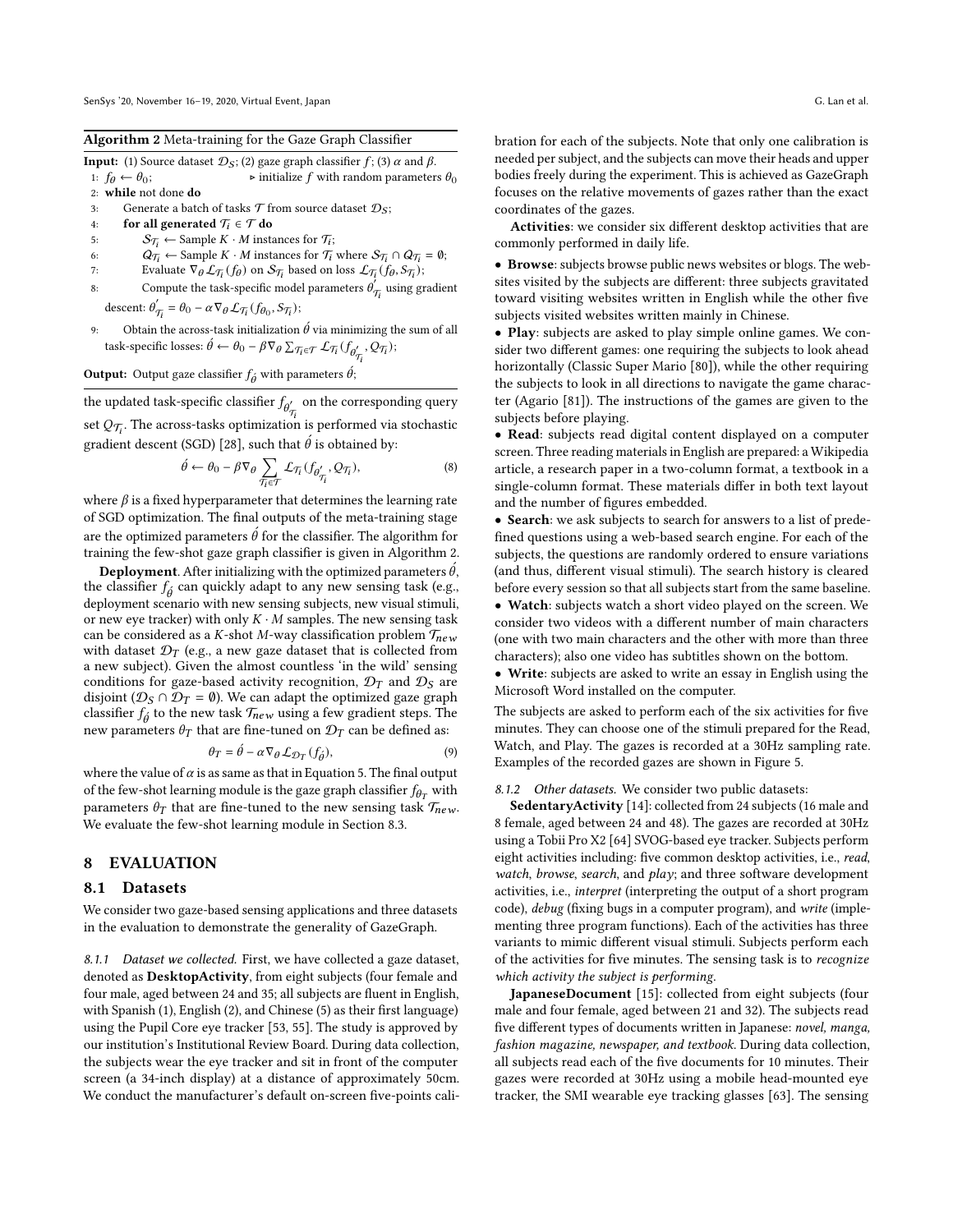<span id="page-8-0"></span>

| Table 2: List of the 18 hand-crafted eye movement features |
|------------------------------------------------------------|
| used by the conventional feature-based methods.            |

|          |            | <b>Features</b>                                       |  |  |
|----------|------------|-------------------------------------------------------|--|--|
| Saccade  | length     | sacc-mean, sacc-variance, sacc-std                    |  |  |
|          | direction  | sacc-up, sacc-up-right, sacc-down-right, sacc-right,  |  |  |
|          |            | sacc-up-down, sacc-down-left, sacc-left, sacc-left-up |  |  |
| Fixation | duration   | fix-mean, fix-variance, fix-std                       |  |  |
|          | rate       | fix-rate                                              |  |  |
|          | slope      | fix-slope                                             |  |  |
|          | dispersion | fix-disp-area                                         |  |  |
|          | count      | fix-count                                             |  |  |

task is to recognize the type of the document the subject is reading.

# 8.2 Overall Performance

We implement GazeGraph using the Keras 2.3 library on top of the TensorFlow 2.0 framework. We employ the Adam optimizer [\[82\]](#page-13-16) during the training. We use the F1 score as the performance metric.

8.2.1 Performance improvement over state-of-the-art methods. We compare GazeGraph with a conventional feature-based method [\[3,](#page-12-2) [15\]](#page-12-10), and an LSTM-based classifier [\[20\]](#page-12-17). Specifically, for the featurebased method, we first implement the fixation filter [\[83\]](#page-13-17) to obtain the fixations and saccades from the raw gaze signal. Then, we extract 18 commonly used features [\[3,](#page-12-2) [14,](#page-12-9) [15\]](#page-12-10) from the detected fixations and saccades (shown in Table [2\)](#page-8-0), and feed them to the Support Vector Machines (SVM) for training and classification. In brief, the saccade-based features include: three statistical features that capture the mean, variance, and standard deviation of the saccade length, and eight direction features that count the number of saccades that appear in each of the eight saccade directions [\[15\]](#page-12-10). Similarly, the fixation-based set includes: three statistical features that capture the mean, variance and standard deviation of the fixation duration; the number of fixations that appear per second (fix-rate); the slope over the fixations in the sensing time window (fix-slope); the dispersion area of the fixations (fix-disp-area); and the total number of fixations in the sensing time window (fix-count). The LSTM-based classifier has a single LSTM layer with 160 memory units. It takes the preprocessed 2D coordinates of the gaze signal as the input. The LSTM classifier is trained using the Adam optimizer with a learning rate of 0.001. We consider LSTM as a baseline classifier given its good performance in time-series data classification [\[60–](#page-12-54)[62\]](#page-12-55). Lastly, for GazeGraph, we construct the gaze graph using the k-STGG model (Algorithm [1\)](#page-5-1) with  $k = 10$ .

We evaluate the three classification methods on the three datasets. For each of the datasets, we mix the data from all subjects together and perform the 10-fold cross-validation. Three small sensing window sizes are considered, i.e., 10s, 20s, and 30s, to ensure short recognition delay. We have carefully monitored the training, validation, and testing curves of the classifier to ensure there is no overfitting. The results are shown in Figure [9.](#page-9-1) First, for all three methods, the F1 score increases with the window size, as a larger sensing window contains more information about eye movements. Second, in all scenarios, GazeGraph achieves the highest performance. Specifically, given different window sizes, GazeGraph outperforms the conventional feature-based method significantly by 37−39%, 49−54%, and 50−53% on the SedentaryActivity, JapaneseDocument, and DesktopActivity datasets, respectively. Similarly, GazeGraph outperforms the LSTM-based method by 10−16%, 18−22%, and

19−23% on the three datasets, respectively.

The improvements of GazeGraph over the conventional handcrafted feature based method indicate its superiority in feature learning. Moreover, since the LSTM-based classifier is powerful in learning the temporal and sequential information of the gaze signal [\[60,](#page-12-54) [61\]](#page-12-63) (and thus, it outperforms the feature-based method by a large margin), the improvements of GazeGraph over the LSTMbased method further demonstrate the capability of the proposed graph modeling and the CNN-based gaze graph classifier in preserving and learning the spatial-temporal features of the gaze signal.

8.2.2 Micro-benchmarks. Below, we examine how different weight metrics and graph construction methods affect GazeGraph.

Impact of weight metrics: first, we evaluate the performance of GazeGraph given different edge weight metrics used in the graph modeling. Specifically, we compare the proposed gaze distance and gaze orientation with conventional metrics, i.e., Euclidean, Cosine, and Manhattan distances, that are widely used in the graph modeling literature [\[76\]](#page-13-10). The Euclidean distance captures the straight-line distance between the two gaze points in the 2D space, and it is calculated the same as the gaze distance (Equation [1\)](#page-5-3). The Cosine distance for two nodes  $v_i$  and  $v_j$  with 2D coordinate vectors  $\tilde{c}_i$  and  $\tilde{c}_j$  can be calculated by Cosine $\tilde{c}_i = 1 - \frac{\tilde{c}_i \cdot \tilde{c}_j}{\|\tilde{c}_i\| \times \|\tilde{c}_j\|}$  $\frac{c_i \cdot c_j}{||\tilde{c}_i|| \times ||\tilde{c}_j||}$ , where the latter part is known as the cosine similarity and has been widely used to measure the cohesion and similarity between two vectors irrespective of their sizes [\[76\]](#page-13-10). Lastly, the Manhattan distance measures the absolute differences between coordinates of a pair of gaze points  $v_i$ and  $v_j$ , and it is obtained by Manhattan $i,j = |x_j - x_i| + |y_j - y_i|$ .

For all the four weight metrics, we construct the gaze graphs using the k-STGG model with  $k = 10$ . The results are shown in Figure [10.](#page-9-2) The proposed weight metrics, i.e., gaze distance and gaze orientation (Dist + Orient), outperform all the examined conventional weight metrics. Specifically, Dist + Orient outperforms the best conventional metric, Cosine distance, by 8−17%, 11−18%, and 10−15% on the three datasets, respectively. Moreover, when comparing with the second-best conventional metric, Euclidean distance, Dist + Orient achieves 15−18%, 19−25%, and 18−21% improvement on the three datasets, respectively. These results indicate the effectiveness of the proposed weight metrics in capturing both the pairwise distance (by the gaze distance metric) and the geometry of the eye movement scanpath (by the gaze orientation metric).

Impact of graph construction methods: next, we investigate how different constructions of the gaze graph will affect the recognition performance. Specifically, we use different  $k$  values when generating the  $k$ -STGG from the gaze signal (Algorithm [1\)](#page-5-1). We consider six different configurations, namely,  $k \in \{1, 2, 5, 10, 30, n\}$ , where  $n$  is the total number of gaze samples in the sensing window. In particular,  $k = 1$  represents the simplest temporal gaze graph (Definition 5), whereas  $k = n$  results in a directed complete graph where every pair of nodes in the graph is connected. Figure [11](#page-9-3) shows how  $k$  affects the recognition performance of GazeGraph on the three datasets. The results indicate that the optimal selection of  $k$  differs among the datasets (sensing task on hand): GazeGraph achieves the highest performance on the JapaneseDocument and DesktopActivity datasets with  $k = 5$ , while  $k = 10$  leads to the best performance for the SedentaryActivity dataset. By contrast, at the two ends of the  $k$  spectrum,  $k$ -STGG with either  $k = 1$  (the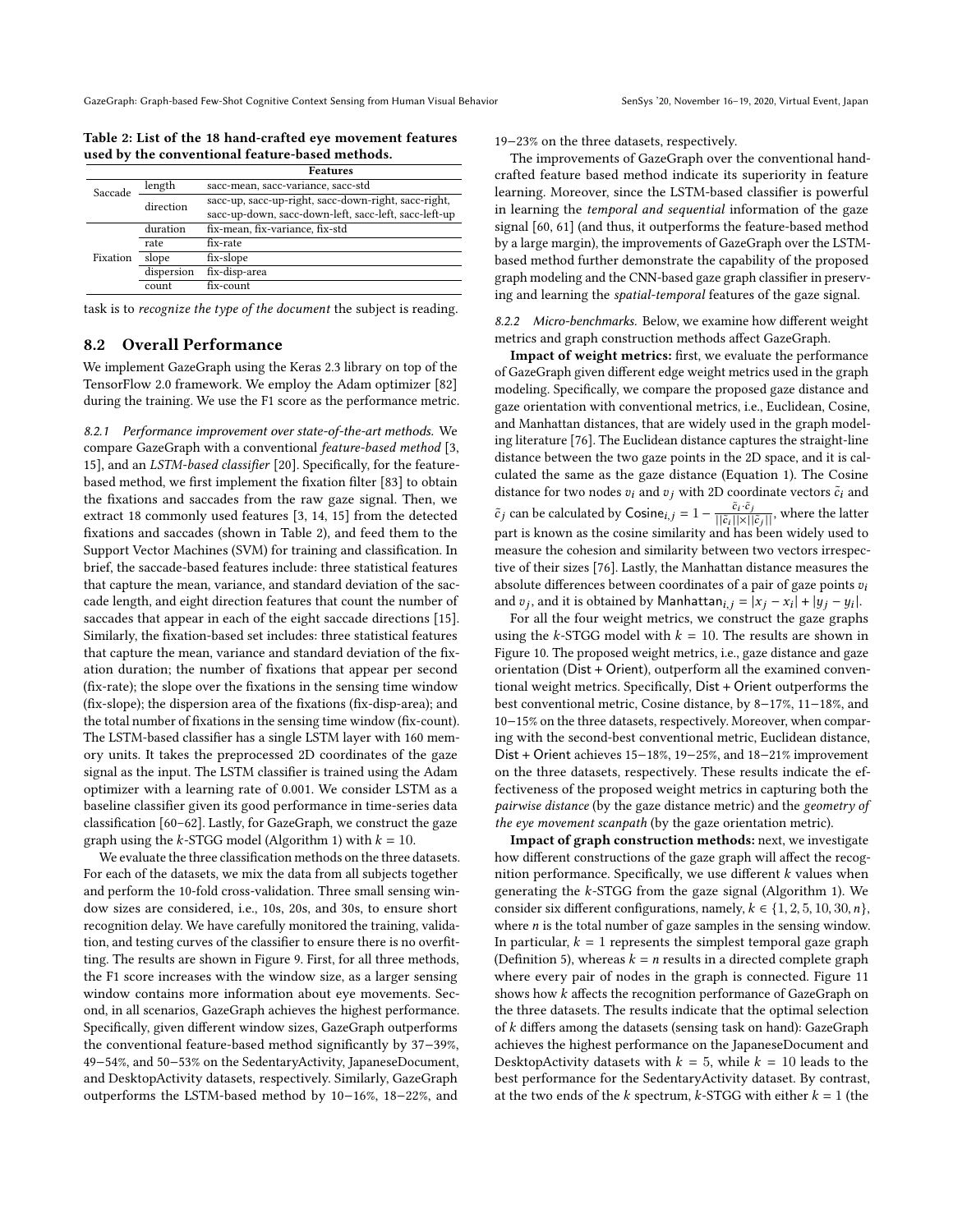<span id="page-9-2"></span><span id="page-9-1"></span>

Figure 11: Performance of GazeGraph given different  $k$  used in the construction of  $k$ -STGG.

<span id="page-9-3"></span>single-hop graph that captures only the pairwise relations between temporally adjacent gazes) or  $k = n$  (the complete graph that blindly includes the pairwise relations between all gazes) results in poor performance, especially when the window size is small (10s).

Moreover, as discussed in Section [6.1.3,](#page-5-4) the  $k$ -STGG is designed to capture the spatial relation between neighboring gazes, such as fixation, for which gazes are spatially clustered together. Physiological studies [\[84\]](#page-13-18) have reported that the mean fixation duration in reading, scene perception, and visual research is 180 to 330ms. Thus, with a 30Hz sampling rate, there are 5 to 10 gaze samples within this fixation duration. Interestingly, as shown in Figure [11,](#page-9-3)  $k$ -STGG achieves the highest recognition performance when  $k$  equals to 5 or 10. This finding ties the parameter selection of GazeGraph to the intrinsic physiological behavior. Overall, with a 30s window size, GazeGraph achieves the F1 score of 0.96 on all the three datasets given a properly selected  $k$ .

### <span id="page-9-0"></span>8.3 Performance in Few-shot Scenarios

Below, we examine GazeGraph in the few-shot learning scenarios. Specifically, we formulate the recognition tasks on the SedentaryActivity, JapaneseDocument, and DesktopActivity datasets as  $K$ -shot  $M$ -way classification problems, where  $M$  is the number of classes in the dataset (i.e.,  $M$  equals to 8, 5, and 6 for the three datasets, respectively), and we consider the 5 and 10-shot cases (i.e.,  $K$  equals to 5

or 10). Specifically, for each of the three datasets, we conduct leaveone-subject-out experiments, in which the data collected from one subject is used as the target dataset and the data collected from all the other subjects acts as the source dataset. The testing subject simulates the scenario where the system is deployed to a new subject with limited training samples available  $(K \cdot M)$  samples). Note that, as the three datasets contain different numbers of classes, we are not able to perform cross-dataset evaluation, and only consider the evaluation in the dataset-dependent manner. We leave the acrossapplications and across-eye trackers evaluations as the future work when such datasets become available.

Baselines: we compare the proposed few-shot learning module with two baseline training strategies: (1) we use the few-shot samples from target dataset to train the gaze graph classifier and test it using the remaining data in the target dataset. This represents the subject-dependent training strategy; (2) we employ transfer learning [\[33\]](#page-12-25) to transfer the knowledge from the source domain (e.g., known subjects) to the target domain (e.g., new subjects). Transfer learning is widely used in mobile sensing applications [\[32,](#page-12-24) [85\]](#page-13-19) as well as eye tracking-based emotion recognition [\[38\]](#page-12-32) to address the domain adaptation problem. In brief, we first train the gaze graph classifier on the source dataset. Then, we fix the pre-trained parameters of all the convolutional layers (architecture shown in Table [1\)](#page-6-3), and fine-tune the parameters of the fully connected layers using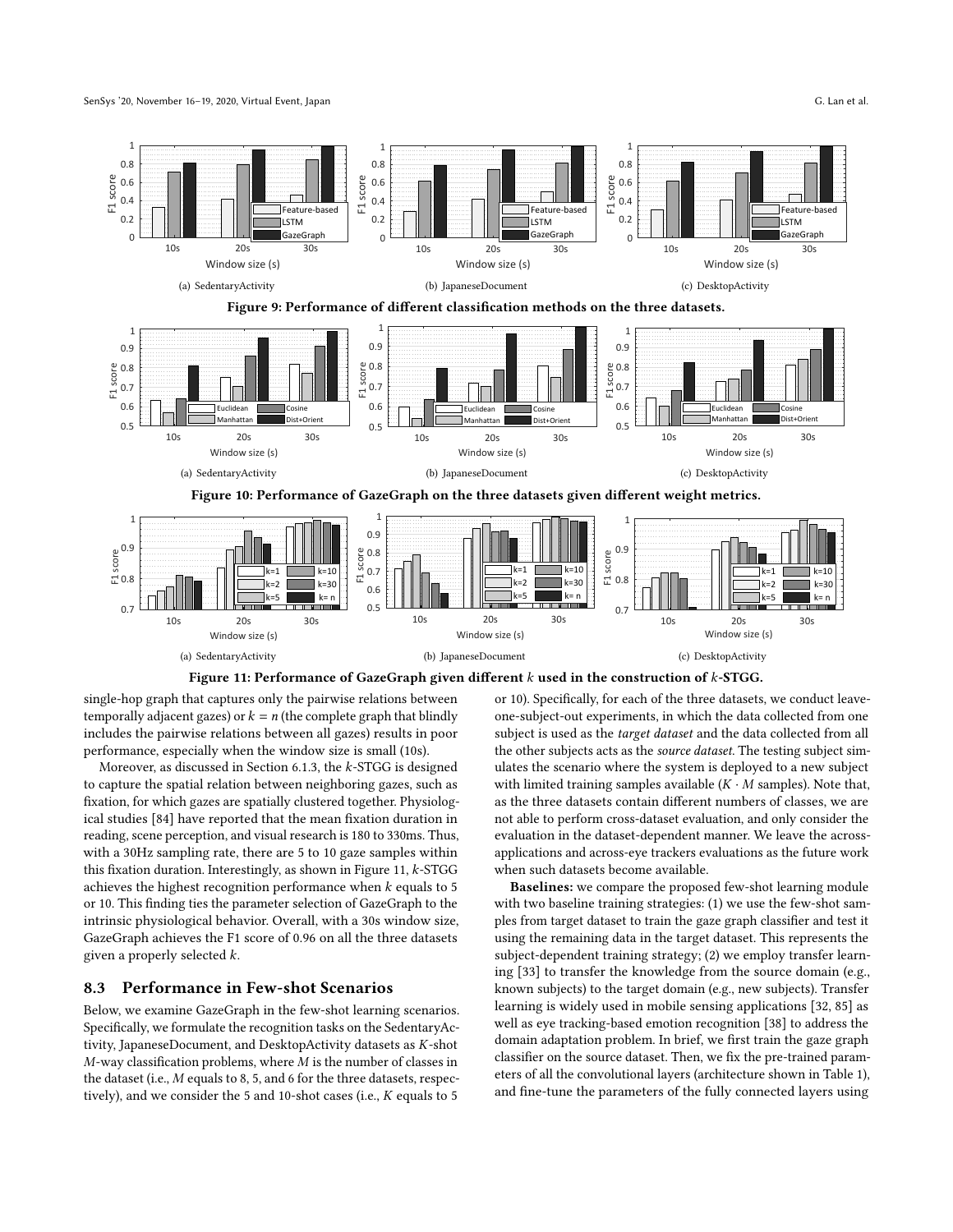GazeGraph: Graph-based Few-Shot Cognitive Context Sensing from Human Visual Behavior SenSys '20, November 16-19, 2020, Virtual Event, Japan

<span id="page-10-0"></span>

shot learning scenarios with different training strategies.

the few-shot samples from the target dataset. The assumption here is that the pre-trained parameters of the convolutional layers are reusable for similar learning problem [\[33\]](#page-12-25); (3) lastly, we train the gaze graph classifier using the source dataset by following the metatraining phase (Algorithm [2\)](#page-7-2), and fine-tune it on the target dataset. Specifically, the meta-training phase randomly generates tasks from the source dataset. Each of the generated tasks is associated with the disjoint support set and query set. In our implementation, both support set and query set contain  $M \cdot K$  samples from the source dataset. In the meta-training stage, the task-specific parameters  $(\theta'_c)$  $\tilde{\mathcal{T}}_{T_l}$ ) and the across-task optimized parameters ( $\hat{\theta}$ ) are obtained by five gradient descent updates. The hyperparameters  $\alpha$  and  $\beta$  are set as 0.01 and 0.001, respectively. In the deployment stage, we use ten gradient steps to fine-tune the parameters  $\hat{\theta}$  for the target dataset. Note that all three methods use the gaze graph classifier as the base classifier and leverage the  $k$ -STGG with  $k = 5$  to construct gaze graphs from the gaze signal. The sensing window size is 30s.

Recognition accuracy: Figure [12](#page-10-0) shows the F1 score of the three methods. The results are averaged over all the subjects used in the leave-one-subject-out experiment. There are 24, 8, and 8 subjects in the SedentaryActivity, JapaneseDocument, and DesktopActivity datasets, respectively. As shown, the subject-dependent training strategy achieves the worst performance, as the limited training samples  $(K \cdot M)$  lead to overfitting. The transfer learning approach performs better, but its F1 score is lower than 60% and 70% in the 5-shot and 10-shot scenarios, respectively. In all scenarios, the proposed meta-training strategy achieves the best performance: in the 5-shot case, it outperforms transfer learning by 27%, 31%, and 33% on the three datasets, respectively; in the 10-shot case, it achieves a 16%, 20%, and 21% improvement on the three datasets, respectively. The results demonstrate the superiority of the proposed few-shot gaze graph learning module in dealing with the 'in the wild' unseen sensing tasks/scenarios with limited training samples available. This allows us to significantly diminish the expensive and privacy-compromising large-scale data collection by simply collecting 5 or 10 samples per class from the new subject.

Adaptation overhead: another advantage of the few-shot learning strategy over conventional approaches is its low adaptation overhead, i.e., the training time that is needed to adapt the classifier to the new sensing task/scenario. To demonstrate this, we investigate how the recognition accuracy of meta-training and the transfer learning counterpart change over the training epoch, and how many training epochs are required for them to converge. Here, one epoch equals to the time that is needed to train the classifier

<span id="page-10-1"></span>

Figure 13: Recognition accuracy changes over training epochs on three different datasets.

on the entire samples  $(K \cdot M)$  samples) in training dataset. Figure [13](#page-10-1) shows how the recognition accuracy changes over the number of epochs in the 10-shot case. We can see that meta-training requires significantly less adaptation overhead (only ten epochs) and achieves a higher recognition accuracy compared to the transfer learning approach (more than 50 epochs) on all the three datasets. The results indicate that the proposed few-shot gaze graph learning module can adapt quickly to new subjects with few training samples while maintaining good recognition performance.

The sub-par performance of transfer learning results from its underlying mechanism: during training, it fine-tunes only fully connected layers of the classifier, but reuses the convolutional layers that are pre-trained on data from the source domain (under the assumption that the feature distribution of the target domain is similar to that of the source domain, so that the pre-trained parameters are transferable [\[33\]](#page-12-25)). However, due to the diversity between subjects, when fine-tuning the classifier with only a few-shot instances from the target domain (a new subject), the large gap between the feature distributions of the source and target domains invalidates the underlying assumption of transfer learning. Consequently, regardless of the number of training epochs, transfer learning always results in a sub-par solution. By contrast, instead of assuming the similarity between the two domains, the meta-training approach identifies a more generalized network initialization by learning from a large number of tasks  $T$  that have different feature distributions, such that the classifier can quickly adapt to a new target domain with few-shot instances while assuring good performance.

# 8.4 System Profiling

Measurement setup. We consider two application scenarios: (1) the user is using the stationary eye trackers, e.g., Tobii Pro X2 [\[64\]](#page-12-57), that are integrated with desktops and laptops [\[11\]](#page-12-6). The captured gazes are processed directly on the powerful desktops or laptops; and (2) the user is wearing the mobile eye trackers, e.g., the Pupil Core [\[55\]](#page-12-49). As most mobile eye trackers do not support on-device inference with DNNs, we consider the case where the captured gaze samples are offloaded over a WiFi network to the edge server for processing and classification. We employ a laptop (equipped with an Intel i7-7700HQ CPU and a Nvidia GTX 1050 GPU) and a desktop (equipped with an Intel i7-8700k CPU and a Nvidia GTX 1080 GPU) as the edge platforms.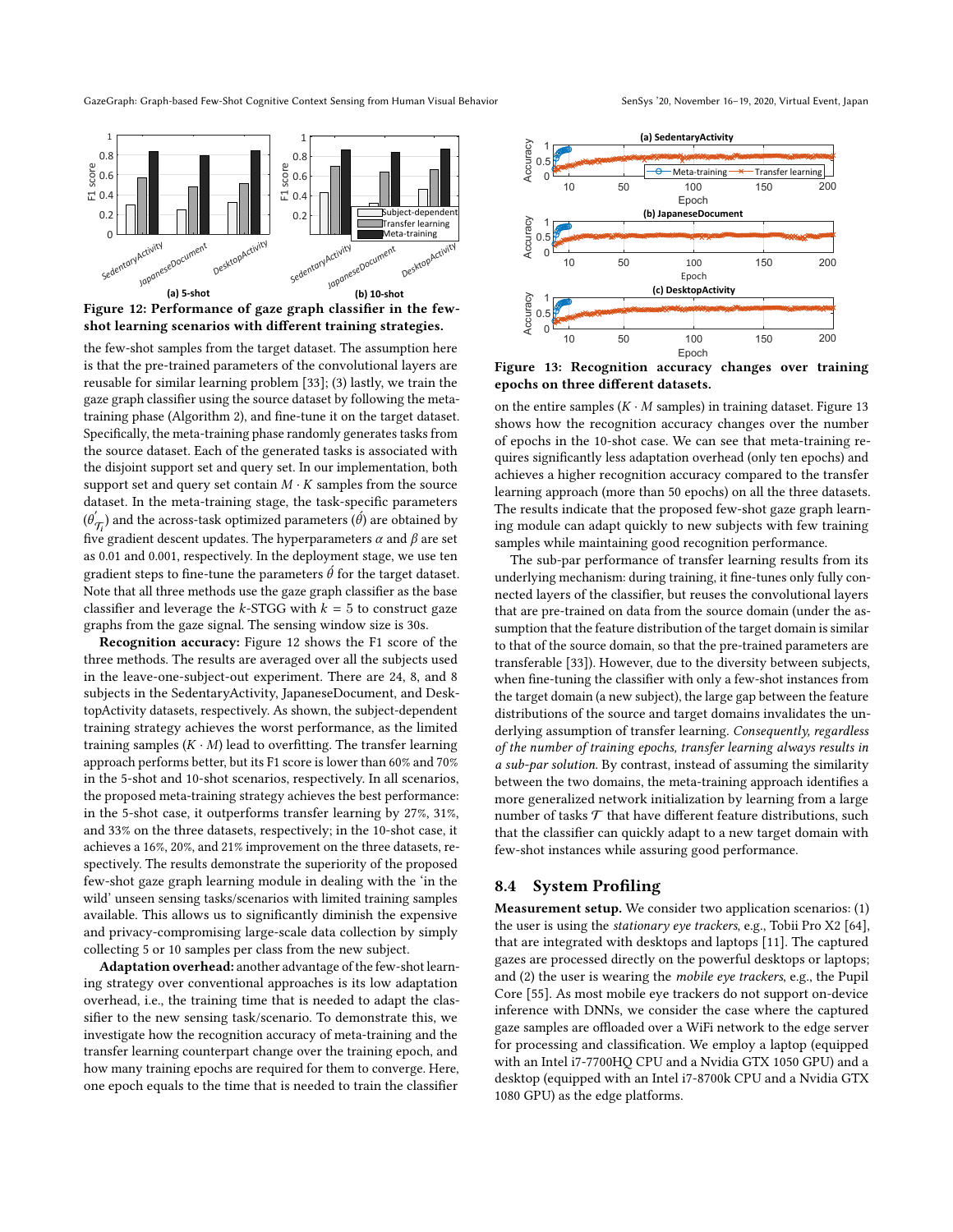<span id="page-11-2"></span>Table 3: The averaged computation latency (in ms) of Gaze-Graph when deployed on different hardware platforms. The variances of latency are shown in the parentheses.

|                         |            | Laptop       | Desktop    |
|-------------------------|------------|--------------|------------|
| Signal preprocessing    |            | 0.46(0.08)   | 0.32(0.04) |
|                         | $k=1$      | 9.51(0.13)   | 7.44(0.37) |
|                         | $k=2$      | 10.39(0.47)  | 7.52(0.35) |
| Gaze graph              | $k=5$      | 10.52(0.66)  | 7.63(0.19) |
| construction            | $k=10$     | 11.45 (0.34) | 7.73(0.24) |
|                         | $k=30$     | 11.52 (0.32) | 7.92(0.32) |
|                         | $k = 900$  | 12.62(0.51)  | 8.09(0.21) |
| Inference               | CPU        | 3.07(0.09)   | 1.48(0.11) |
|                         | <b>GPU</b> | 1.31(0.13)   | 1.03(0.07) |
| Overall (with $k = 5$ ) |            | 12.29        | 8.98       |

Computation latency: we tear down the system pipeline into three components: the signal preprocessing, the gaze graph construction, and the inference using the CNN-based gaze graph classifier. The signal preprocessing and the gaze graph construction modules are realized in Matlab, and the gaze graph classifier is implemented using Keras 2.3 on top of the TensorFlow 2.0 framework. We run 400 trials of the end-to-end pipeline for each of the three datasets and report the average time consumed by each of the three system components. The results are given in Table [3.](#page-11-2) The lion's share of computation latency is the construction of the gaze graph. Specifically, the latency increases with  $k$ . As discussed in Section [6.1.3,](#page-5-4) a larger  $k$  leads to more overhead in calculating the pairwise distances between each of the gaze points with its  $k$ -hop neighbors. By contrast, the inference latency only accounts for a small portion of the end-to-end latency. Overall, with a 30s sensing window and  $k = 5$  in the graph construction, the end-to-end latency is 12.29ms and 8.89ms on the laptop and the desktop, respectively. For more precise measurement in the future, we will use the NVIDIA Jetson Nano [\[86\]](#page-13-20) to profile GazeGraph on advanced IoT platforms.

Communication latency: as the Pupil Core does not support wireless transmission, we use the Magic Leap One AR headset [\[50\]](#page-12-59) as the proxy to study the communication latency in data offloading. The Magic Leap One is embedded with the VOG-based eye tracker that captures the user's gaze at a 30Hz sampling rate. We consider a 30s sensing window, and transmit a sequence of 900 raw gaze points encapsulated in a single JSON object from the Magic Leap One (the client) to the desktop (the edge server) via an HTTP POST request. After receiving the data, the server sends an HTTP RESPONSE to the client. The two devices are connected by a singlehop WiFi network in the 5GHz frequency band. We run 100 trials of the data transmission and measure the round-trip time (RTT) for each of the trials. The average RTT is 85.01ms with a standard deviation of 6.2ms. Note that, as the Magic Leap One is known to be inefficient in wireless data transmission [\[87\]](#page-13-21), we can expect a lower communication latency when the system is deployed on other mobile eye trackers.

End-to-end system latency: with a 30s sensing window and  $k = 5$ , the end-to-end system latency of GazeGraph is 8.98ms and 93.99ms for the stationary eye tracker (i.e., computation is performed on the desktop) and mobile eye tracker (i.e., computation is offloaded to the edge server), respectively. Overall, the results indicate that GazeGraph ensures high sensing accuracy while maintaining low system latency.

### <span id="page-11-0"></span>9 DISCUSSION

In this section, we discuss the limitations of this study and outline possible research directions.

Advanced DNN models for time series-based cognitive context sensing. In the current presentation, we consider the classical LSTM as the RNN model for time series-based cognitive context sensing. Despite the wide use of LSTM in time series-based recognition tasks [\[60–](#page-12-54)[62\]](#page-12-55), recent efforts in attention-based RNN models [\[88\]](#page-13-22) have shown better recognition performance. In our future work, we will consider more advanced RNN models, such as the dual-stage attention-based RNN [\[89\]](#page-13-23) and the sequence-to-sequence model [\[90\]](#page-13-24), for time series-based cognitive context sensing. In addition, deep metric learning-based approaches [\[91,](#page-13-25) [92\]](#page-13-26) are also good candidates to handle time series-based classification.

Different designs for the few-shot learning module. In the current design, our few-shot gaze graph learning module adopts the MAML [\[28\]](#page-12-42) as the backbone algorithm to achieve few-shot learning. However, MAML requires higher-order derivatives that may lead to high computational cost when the dataset is large [\[93\]](#page-13-27). For the future work, one can use the implicit MAML algorithm [\[93\]](#page-13-27) or the meta-transfer learning [\[94\]](#page-13-28) to improve the learning efficiency. Moreover, the initial network model trained by MAML can be biased towards a subset of tasks that are generated during the meta-training phase, and may lack the ability to generalize to new domains. To alleviate this, one can use the task-agnostic metalearning [\[30\]](#page-12-64) algorithm to improve the model generalizability.

Graph Convolutional Networks-based design. Another interesting future direction is to leverage the Graph Convolutional Networks (GCN) [\[95\]](#page-13-29) as the backbone network for the gaze graph classifier. GCN-based models are promising in handling data with graph structures and have shown state-of-the-art performance in many graph-based applications, such as text classification [\[43\]](#page-12-37), skeleton-based action recognition [\[44\]](#page-12-38), and molecular recognition [\[42\]](#page-12-36).

# <span id="page-11-1"></span>10 CONCLUSION

In this paper we present GazeGraph, a generalized framework for gaze-based cognitive context sensing. GazeGraph advances the literature by a suite of new capabilities. We introduce a novel method that models human visual behavior as spatial-temporal graphs for better feature learning and high performance recognition. We also devise the few-shot graph learning module to enable fast system adaptation in new gaze-sensing scenarios with limited gaze instances needed. Our comprehensive evaluation shows that Gaze-Graph outperforms the existing solutions by 45% on average over three datasets when a large training dataset is available. Moreover, in 5-shot and 10-shot scenarios, GazeGraph outperforms the transfer learning-based approach by 30% and 19% on average, respectively, while reducing the system adaptation time by 80%.

# ACKNOWLEDGMENTS

We would like to thank the anonymous reviewers and the shepherd for their insightful comments and guidance. We would also like to thank Namrata Srivastava and Kai Kunze for sharing their datasets. This work was supported in part by the Lord Foundation of North Carolina and by NSF awards CSR-1903136 and CNS-1908051.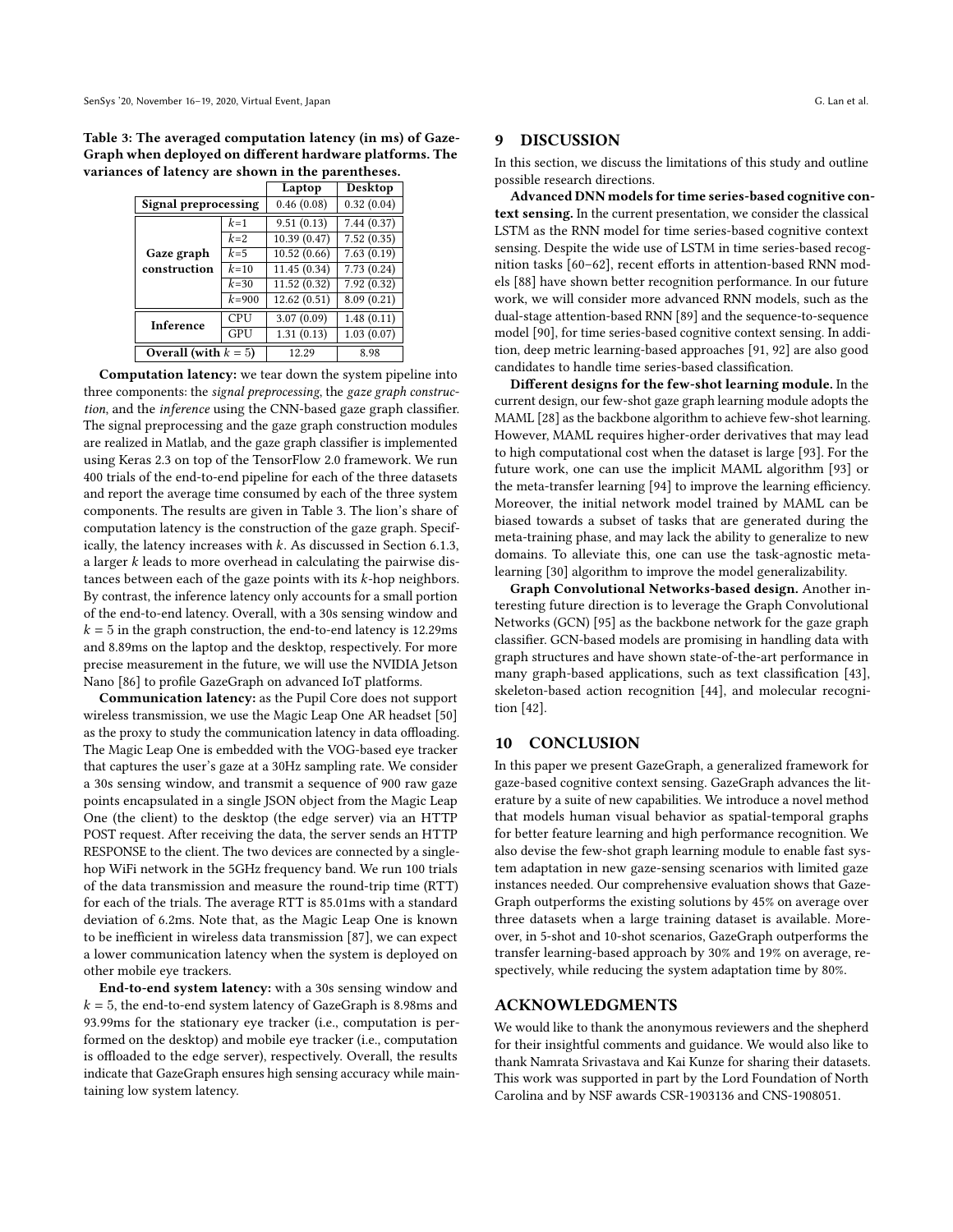GazeGraph: Graph-based Few-Shot Cognitive Context Sensing from Human Visual Behavior SenSys '20, November 16-19, 2020, Virtual Event, Japan

# **REFERENCES**

- <span id="page-12-0"></span>[1] A. Bulling and T. O. Zander, "Cognition-aware computing," IEEE Pervasive Computing, vol. 13, no. 3, pp. 80–83, 2014.
- <span id="page-12-1"></span>[2] A. Bulling, D. Roggen, and G. Troester, "What's in the eyes for contextawareness?" IEEE Pervasive Computing, vol. 10, no. 2, pp. 48–57, 2010.
- <span id="page-12-2"></span>[3] A. Bulling and D. Roggen, "Recognition of visual memory recall processes using eye movement analysis," in Proceedings of ACM UbiComp, 2011.
- <span id="page-12-3"></span>[4] K. Kassem, J. Salah, Y. Abdrabou, M. Morsy, R. El-Gendy, Y. Abdelrahman, and S. Abdennadher, "DiVA: Exploring the usage of pupil diameter to elicit valence and arousal," in Proceedings of ACM MUM, 2017.
- <span id="page-12-4"></span>[5] B. Pfleging, D. K. Fekety, A. Schmidt, and A. L. Kun, "A model relating pupil diameter to mental workload and lighting conditions," in Proceedings of ACM CHI, 2016.
- <span id="page-12-26"></span>[6] A. Bulling, J. A. Ward, H. Gellersen, and G. Troster, "Eye movement analysis for activity recognition using electrooculography," IEEE Transactions on Pattern Analysis and Machine Intelligence, vol. 33, no. 4, pp. 741–753, 2010.
- <span id="page-12-29"></span>[7] O. Augereau, C. L. Sanches, K. Kise, and K. Kunze, "Wordometer systems for everyday life," Proceedings of the ACM on Interactive, Mobile, Wearable and Ubiquitous Technologies, vol. 1, no. 4, p. 123, 2018.
- <span id="page-12-12"></span>[8] J. Karolus, P. W. Wozniak, L. L. Chuang, and A. Schmidt, "Robust gaze features for enabling language proficiency awareness," in Proceedings of ACM CHI, 2017.
- <span id="page-12-11"></span>[9] T. Kosch, M. Hassib, P. W. Wozniak, D. Buschek, and F. Alt, "Your eyes tell: Leveraging smooth pursuit for assessing cognitive workload," in Proceedings of ACM CHI, 2018.
- <span id="page-12-5"></span>[10] A. T. Duchowski, K. Krejtz, I. Krejtz, C. Biele, A. Niedzielska, P. Kiefer, M. Raubal, and I. Giannopoulos, "The index of pupillary activity: Measuring cognitive load vis-à-vis task difficulty with pupil oscillation," in Proceedings of ACM CHI, 2018.
- <span id="page-12-6"></span>[11] "Laptops that are integrated with eye tracking," [https://gaming.tobii.com/](https://gaming.tobii.com/products/laptops/) [products/laptops/.](https://gaming.tobii.com/products/laptops/)
- <span id="page-12-7"></span>[12] P. Norloff. Eye tracking technology is making new cars safer. [Online]. Available: <https://eyegaze.com/eye-tracking-technology-is-making-new-cars-safer/>
- <span id="page-12-8"></span>[13] Tobii. Eye tracking for driver safety. able: [https://www.tobiipro.com/fields-of-use/psychology-and-neuroscience/](https://www.tobiipro.com/fields-of-use/psychology-and-neuroscience/customer-cases/audi-attitudes/) [customer-cases/audi-attitudes/](https://www.tobiipro.com/fields-of-use/psychology-and-neuroscience/customer-cases/audi-attitudes/)
- <span id="page-12-9"></span>[14] N. Srivastava, J. Newn, and E. Velloso, "Combining low and mid-level gaze features for desktop activity recognition," Proceedings of the ACM on Interactive, Mobile, Wearable and Ubiquitous Technologies, vol. 2, no. 4, p. 189, 2018.
- <span id="page-12-10"></span>[15] K. Kunze, Y. Utsumi, Y. Shiga, K. Kise, and A. Bulling, "I know what you are reading: Recognition of document types using mobile eye tracking," in Proceedings  $of$   $ACM$   $ISWC$ ,  $2013$ .
- <span id="page-12-13"></span>[16] Y. Li, P. Xu, D. Lagun, and V. Navalpakkam, "Towards measuring and inferring user interest from gaze," in Proceedings of ACM WWW, 2017.
- <span id="page-12-14"></span>[17] D. Lagun, C.-H. Hsieh, D. Webster, and V. Navalpakkam, "Towards better measurement of attention and satisfaction in mobile search," in *Proceedings of ACM* SIGIR, 2014.
- <span id="page-12-15"></span>[18] M. Sugiyama and A. J. Storkey, "Mixture regression for covariate shift," in Proceedings of NeurIPS, 2007.
- <span id="page-12-16"></span>[19] C. Szegedy, W. Liu, Y. Jia, P. Sermanet, S. Reed, D. Anguelov, D. Erhan, V. Vanhoucke, and A. Rabinovich, "Going deeper with convolutions," in Proceedings of IEEE CVPR, 2015.
- <span id="page-12-17"></span>[20] S. Hochreiter and J. Schmidhuber, "Long short-term memory," Neural Computation, vol. 9, no. 8, pp. 1735–1780, 1997.
- <span id="page-12-18"></span>[21] Y. LeCun, Y. Bengio, and G. Hinton, "Deep learning," Nature, vol. 521, no. 7553, pp. 436–444, 2015.
- <span id="page-12-19"></span>[22] C. Katsini, H. Opsis, Y. Abdrabou, G. E. Raptis, M. Khamis, and F. Alt, "The role of eye gaze in security and privacy applications: Survey and future HCI research directions," in Proceedings of ACM CHI, 2020.
- [23] A. Liu, L. Xia, A. Duchowski, R. Bailey, K. Holmqvist, and E. Jain, "Differential privacy for eye-tracking data," in Proceedings of ACM ETRA, 2019.
- <span id="page-12-20"></span>[24] J. Steil, I. Hagestedt, M. X. Huang, and A. Bulling, "Privacy-aware eye tracking using differential privacy," in Proceedings of ACM ETRA, 2019.
- <span id="page-12-21"></span>[25] F.-F. Li, R. Fergus, and P. Perona, "One-shot learning of object categories," IEEE Transactions on Pattern Analysis and Machine Intelligence, vol. 28, no. 4, pp. 594– 611, 2006.
- <span id="page-12-22"></span>[26] W.-Y. Chen, Y.-C. Liu, Z. Kira, Y.-C. F. Wang, and J.-B. Huang, "A closer look at few-shot classification," in Proceedings of ICLR, 2019.
- <span id="page-12-43"></span>[27] S. Thrun, "Lifelong learning algorithms," in Learning to learn. Springer, 1998, pp. 181–209.
- <span id="page-12-42"></span>[28] C. Finn, P. Abbeel, and S. Levine, "Model-agnostic meta-learning for fast adaptation of deep networks," in Proceedings of ICML, 2017.
- <span id="page-12-62"></span>[29] S. Ravi and H. Larochelle, "Optimization as a model for few-shot learning," in Proceedings of ICLR, 2016.
- <span id="page-12-64"></span>[30] M. A. Jamal and G.-J. Qi, "Task agnostic meta-learning for few-shot learning," in Proceedings of IEEE CVPR, 2019.
- <span id="page-12-23"></span>[31] D. Li, Y. Yang, Y.-Z. Song, and T. M. Hospedales, "Learning to generalize: Metalearning for domain generalization," in Proceedings of AAAI, 2018.
- <span id="page-12-24"></span>[32] S. A. Rokni, M. Nourollahi, and H. Ghasemzadeh, "Personalized human activity recognition using convolutional neural networks," in Proceedings of AAAI, 2018.
- <span id="page-12-25"></span>[33] J. Yosinski, J. Clune, Y. Bengio, and H. Lipson, "How transferable are features in deep neural networks?" in Proceedings of NeurIPS, 2014.
- <span id="page-12-27"></span>[34] J. Steil and A. Bulling, "Discovery of everyday human activities from long-term visual behaviour using topic models," in Proceedings of the ACM UbiComp, 2015.
- <span id="page-12-28"></span>[35] P. Kiefer, I. Giannopoulos, and M. Raubal, "Using eye movements to recognize activities on cartographic maps," in Proceedings of ACM SIGSPATIAL, 2013.
- <span id="page-12-30"></span>[36] K. Kunze, K. Masai, M. Inami, Ö. Sacakli, M. Liwicki, A. Dengel, S. Ishimaru, and K. Kise, "Quantifying reading habits: counting how many words you read," in Proceedings of ACM UbiComp, 2015.
- <span id="page-12-31"></span>[37] J. Nie, Y. Hu, Y. Wang, S. Xia, and X. Jiang, "SPIDERS: Low-cost wireless glasses for continuous in-situ bio-signal acquisition and emotion recognition," in Proceedings of IEEE/ACM IoTDI, 2020.
- <span id="page-12-32"></span>[38] H. Wu, J. Feng, X. Tian, E. Sun, Y. Liu, B. Dong, F. Xu, and S. Zhong, "EMO: Real-time emotion recognition from single-eye images for resource-constrained eyewear devices," in Proceedings of ACM MobiSys, 2020.
- <span id="page-12-33"></span>[39] W. L. Hamilton, R. Ying, and J. Leskovec, "Representation learning on graphs: Methods and applications," IEEE Data Engineering Bulletin, 2017.
- <span id="page-12-34"></span>[40] P. Cui, X. Wang, J. Pei, and W. Zhu, "A survey on network embedding," IEEE Transactions on Knowledge and Data Engineering, vol. 31, no. 5, pp. 833–852, 2019. [41] V. Gligorijević, M. Barot, and R. Bonneau, "deepNF: Deep network fusion for
- <span id="page-12-35"></span>protein function prediction," Bioinformatics, vol. 34, no. 22, pp. 3873–3881, 2018. [42] D. K. Duvenaud, D. Maclaurin, J. Iparraguirre, R. Bombarell, T. Hirzel, A. Aspuru-
- <span id="page-12-36"></span>Guzik, and R. P. Adams, "Convolutional networks on graphs for learning molecular fingerprints," in Proceedings of NeurIPS, 2015.
- <span id="page-12-37"></span>[43] L. Yao, C. Mao, and Y. Luo, "Graph convolutional networks for text classification," in Proceedings of AAAI, 2019.
- <span id="page-12-38"></span>[44] S. Yan, Y. Xiong, and D. Lin, "Spatial temporal graph convolutional networks for skeleton-based action recognition," in Proceedings of AAAI, 2018.
- <span id="page-12-39"></span>[45] A. Jain, A. R. Zamir, S. Savarese, and A. Saxena, "Structural-RNN: Deep learning on spatio-temporal graphs," in Proceedings of IEEE CVPR, 2016.
- <span id="page-12-40"></span>[46] A. A. Rusu, D. Rao, J. Sygnowski, O. Vinyals, R. Pascanu, S. Osindero, and R. Hadsell, "Meta-learning with latent embedding optimization," in Proceedings of ICLR, 2019.
- <span id="page-12-41"></span>[47] T. Gong, Y. Kim, J. Shin, and S.-J. Lee, "MetaSense: Few-shot adaptation to untrained conditions in deep mobile sensing," in Proceedings of ACM SenSys, 2019.
- <span id="page-12-44"></span>[48] "How to use eye tracking on your Alienware 17 R4," [https://gaming.tobii.com/](https://gaming.tobii.com/onboarding/alienware17-eye-tracking-how-to/) [onboarding/alienware17-eye-tracking-how-to/.](https://gaming.tobii.com/onboarding/alienware17-eye-tracking-how-to/)
- <span id="page-12-58"></span>[49] "Acer Predator 21x," [https://gaming.tobii.com/product/acer-predator-21x/.](https://gaming.tobii.com/product/acer-predator-21x/)
- <span id="page-12-59"></span>[50] "Magic Leap," [https://www.magicleap.com/.](https://www.magicleap.com/)<br>[51] "Tobii Pro VR integration," https://ww
- <span id="page-12-45"></span>[51] "Tobii Pro VR integration," [https://www.tobiipro.com/product-listing/vr](https://www.tobiipro.com/product-listing/vr-integration/)[integration/.](https://www.tobiipro.com/product-listing/vr-integration/)
- <span id="page-12-46"></span>[52] J. Sigut and S.-A. Sidha, "Iris center corneal reflection method for gaze tracking using visible light," IEEE Transactions on Biomedical Engineering, vol. 58, no. 2, pp. 411–419, 2010.
- <span id="page-12-48"></span>[53] M. Kassner, W. Patera, and A. Bulling, "Pupil: An open source platform for pervasive eye tracking and mobile gaze-based interaction," in Proceedings of ACM UbiComp, 2014.
- <span id="page-12-47"></span>[54] M. Tonsen, J. Steil, Y. Sugano, and A. Bulling, "InvisibleEye: Mobile eye tracking using multiple low-resolution cameras and learning-based gaze estimation," Proceedings of the ACM on Interactive, Mobile, Wearable and Ubiquitous Technologies, vol. 1, no. 3, p. 106, 2017.
- <span id="page-12-49"></span>[55] "Pupil Labs eye tracker," [https://pupil-labs.com/.](https://pupil-labs.com/)
- <span id="page-12-50"></span>D. A. Robinson, "A method of measuring eye movement using a scleral search coil in a magnetic field," IEEE Transactions on Biomedical Electronics, vol. 10, no. 4, pp. 137–145, 1963.
- <span id="page-12-51"></span>[57] A. T. Duchowski, "A breadth-first survey of eye-tracking applications," Behavior Research Methods, Instruments, & Computers, vol. 34, no. 4, pp. 455–470, 2002.
- <span id="page-12-52"></span>[58] M. Khamis, F. Alt, and A. Bulling, "The past, present, and future of gaze-enabled handheld mobile devices: Survey and lessons learned," in Proceedings of ACM MobiHCI, 2018.
- <span id="page-12-53"></span>[59] I. Goodfellow, Y. Bengio, and A. Courville, Deep learning. MIT press, 2016.
- <span id="page-12-54"></span>[60] T. Plötz and Y. Guan, "Deep learning for human activity recognition in mobile computing," Computer, vol. 51, no. 5, pp. 50–59, 2018.
- <span id="page-12-63"></span>[61] Y. Guan and T. Plötz, "Ensembles of deep LSTM learners for activity recognition using wearables," Proceedings of the ACM on Interactive, Mobile, Wearable and Ubiquitous Technologies, vol. 1, no. 2, pp. 1–28, 2017.
- <span id="page-12-55"></span>[62] Z. Jia, X. Lyu, W. Zhang, R. P. Martin, R. E. Howard, and Y. Zhang, "Continuous low-power ammonia monitoring using long short-term memory neural networks," in Proceedings of ACM SenSys, 2018.
- <span id="page-12-56"></span>[63] "SMI eye tracking glasses," [https://imotions.com/hardware/smi-eye-tracking](https://imotions.com/hardware/smi-eye-tracking-glasses/)[glasses/.](https://imotions.com/hardware/smi-eye-tracking-glasses/) [64] "Tobii Pro X2 eye tracker," [https://www.tobiipro.com/product-listing/tobii-pro-](https://www.tobiipro.com/product-listing/tobii-pro-x2-30/)
- <span id="page-12-57"></span>[x2-30/.](https://www.tobiipro.com/product-listing/tobii-pro-x2-30/)
- <span id="page-12-60"></span>[65] E. N. Ussery, J. E. Fulton, D. A. Galuska, P. T. Katzmarzyk, and S. A. Carlson, "Joint prevalence of sitting time and leisure-time physical activity among US adults, 2015-2016," Jama, vol. 320, no. 19, pp. 2036–2038, 2018.
- <span id="page-12-61"></span>[66] D. Lagun, C. Manzanares, S. M. Zola, E. A. Buffalo, and E. Agichtein, "Detecting cognitive impairment by eye movement analysis using automatic classification